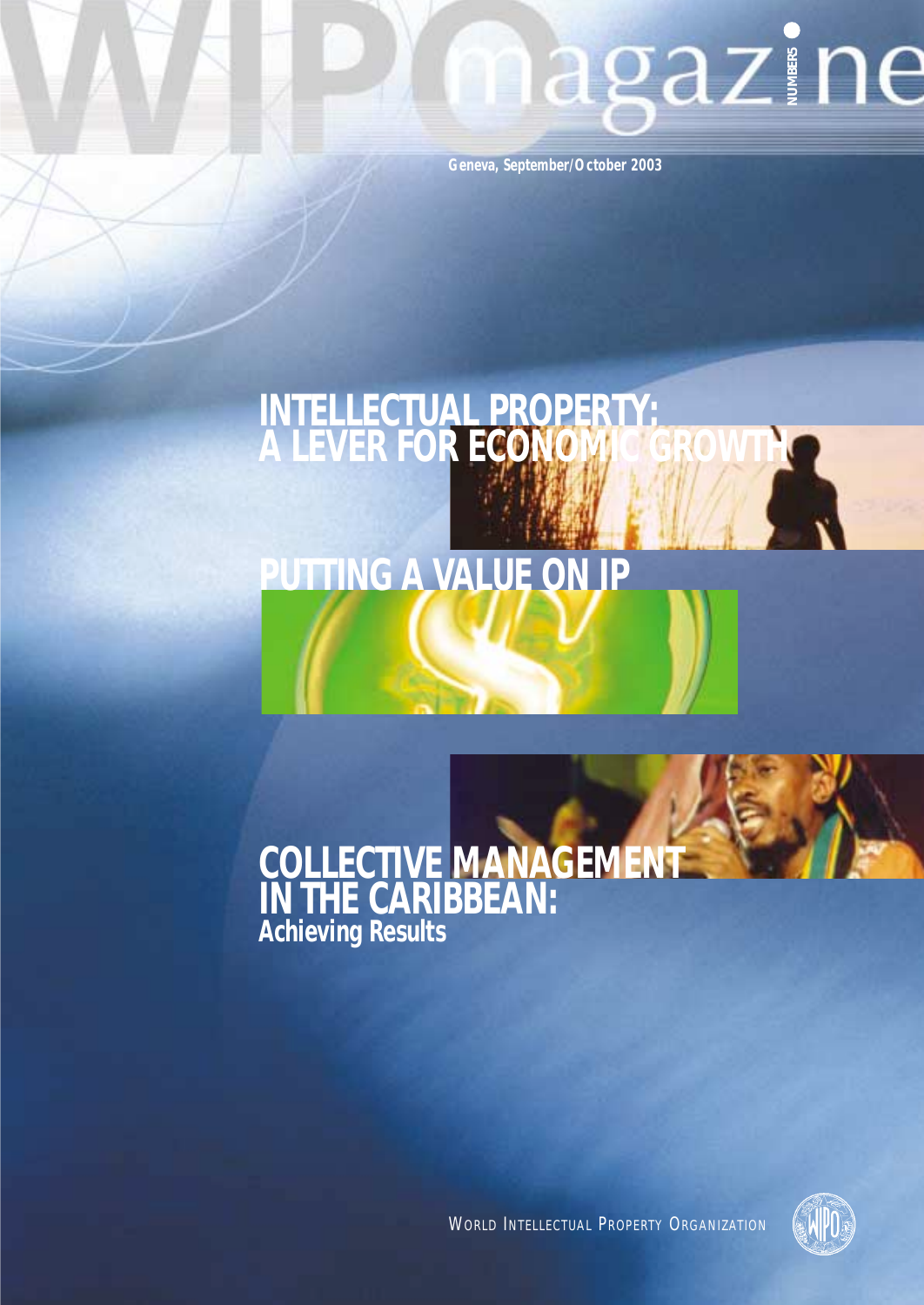- 2 **D** Intellectual Property as a Lever for Economic Growth
- ◗ **IP and Business**

5 Valuation of Intellectual Property: What, Why and How

- **B** Collective Management in the Caribbean: **Achieving Results**
- ◗ **Intellectual Property Office Automation Assistance** 13 **D**
- **15 Worldwide Symposium on Geographical Indications**
- **17 Next Steps for International Protection of Traditional Knowledge**
- **19 •• The PCT System The Worldwide System for Simplified Filing of Patent Applications** 20 CASE STUDY: "Patenting the PCT"
- ◗ **Developments at the Arbitration and Mediation Center** 22
- ◗ *CREATIVE PLANET*  **Gian Marco, Singer-Songwriter** 24
- ◗ **News Roundup** 26
	- 26 Promoting IP in the Great Lakes Region 27 French Delegation Visits WIPO
- ◗ **Schedule of Meetings** 28
- ◗ **New Products** 29

Geneva, September-October 2003

450(A) Arabic, 450(C) Chinese, 450(E) English, 450(F) French, 450(R) Russian, 450(S) Spanish Free of Charge

26 WIPO Welcomes Accession by U.S. to Madrid System









5

## Table of Contents



### What is Intellectual Property?

WIPO has updated and revised its popular "What Is?" series of leaflets as a single booklet, "What is Intellectual Property?" The booklet covers the same seven topics as the leaflets, providing concise definitions of intellectual property, patents, trademarks, industrial designs, geographical indications, copyright and related rights as well as a description of the work of the World Intellectual Property Organization. The new format should prove to be more convenient for intellectual property offices and other readers, and will serve as a single primer on the basics of IP. The booklet is now available in the all six official languages, free of charge, from the Marketing and Distribution Section at the address on the back cover.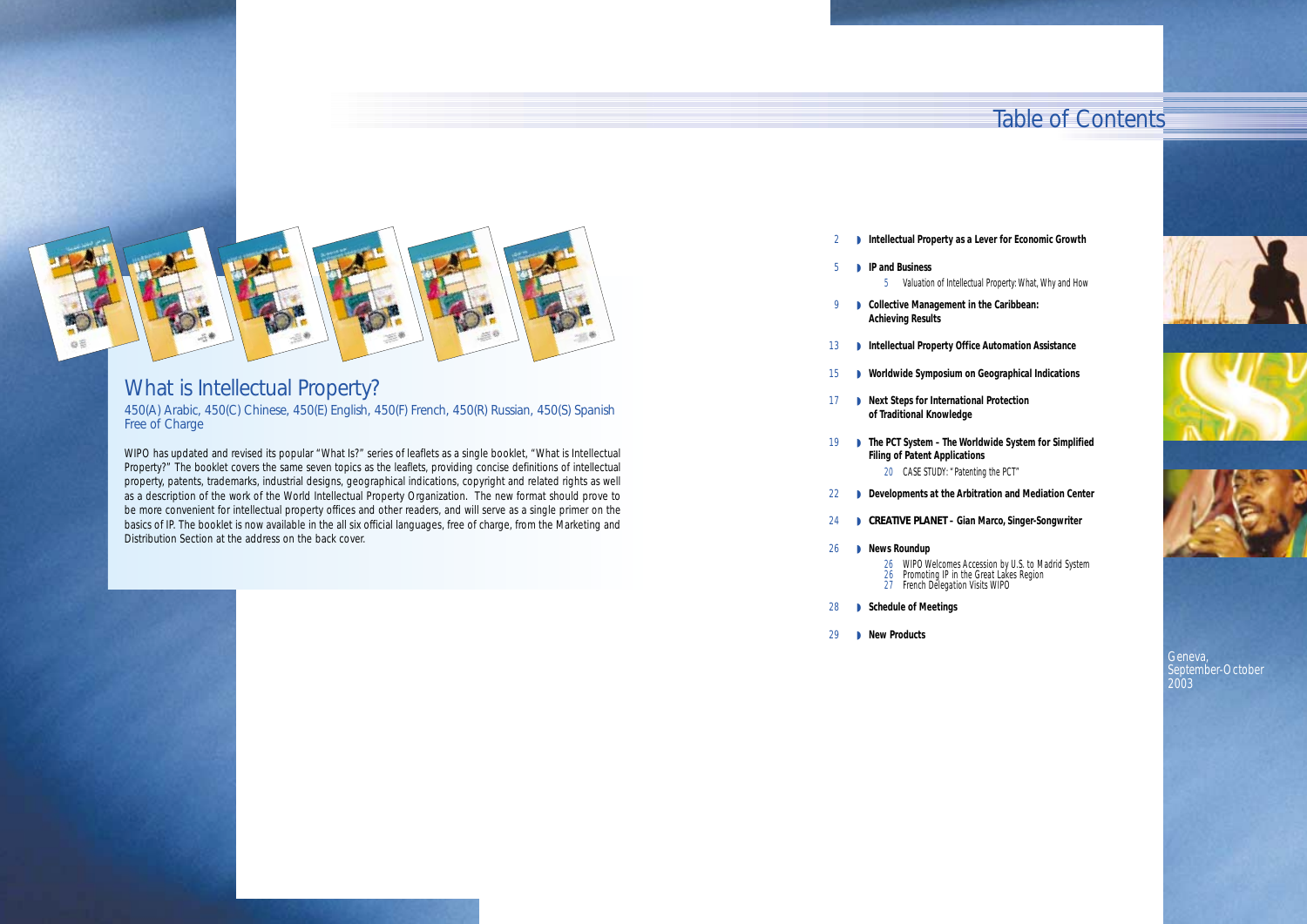#### **Tapping the innovative power of a resourceful continent**

The examples of successful innovative endeavor used in this series have been triggered by a wide variety of catalysts, ranging from the attributes of a thorny plant growing in a stone-dry land, to the knack of turning a readily available fruit into a marketable delicacy, to the need to stop the advance of a deadly virus and to ease the plight of sufferers from a painful genetic disease.

These last two examples, which will be examined in this issue, show the way in which national innovative activity can be spurred by the need to find commercially viable solutions to specific problems – often disease-related, and in this instance, with important implications for public health. They concern initiatives in Kenya and Nigeria, respectively, to find a possible anti-HIV vaccine and develop a treatment for the extremely painful, potentially lifeshortening sickle cell disease.

#### **Anti-HIV vaccine developed in Kenya**

Kenya is attracting much world attention through the Kenya AIDS Vaccine Initiative (KAVI), which has produced a drug aimed at preventing infection with HIV, due to be tested on up to 10,000 healthy volunteers next year in the final phase of clinical trials. With the support of the Kenyan government and financial backing from the

International AIDS Vaccine Initiative, scientists from the universities of Nairobi and Oxford (the British Medical Research Council) formed a partnership to work on the project after scientists noticed that a high-risk segment of the population in Nairobi was proving consistently immune to HIV infection and set out to explore why.

- **■** sensitization to IP issues and the need to ensure adequate protection of potential IP assets;
- ◗ creation of possible future income from actual joint ownership of the IP asset;
- contribution to national infrastructure and human resource development (for example, the means to meet required international standards for carrying out a vaccine trial had to be built from scratch in the country);
- increased prominance for the country as a player in global R&D resulting from a project of such worldwide importance;

This partnership resulted in a potential new vaccine against HIV on which patent applications have been filed in numerous countries. After an initial misunderstanding over the ownership of IP rights in the invention, a new partnership agreement was signed giving the three participating bodies joint ownership in the patent and including an understanding that (according to a reported joint press statement) the partners will "use their ownership to help ensure that if the vaccine proves effective it will be made available at reasonable prices to Kenya and other developing countries." 1

Not only has the project resulted in a joint stake in an important IP asset (patents) that could result in considerable financial return to the country, it has also leveraged national innovative thinking to work towards finding a solution to a problem that causes extreme human suffering and puts a tremendous strain on the social fabric of affected countries.

■ developed strategies and policies to exploit the commercial and social benefits to be had from the IP assets thus created then – as Kettering would no doubt have put it – by nurturing the imagination of their citizens they will have given them the gift of the future. Policymakers who act on this message will, in the words of the United Nations Millennium Declaration, be working to "create an environment… which is conducive to development", one of the major goals of that Declaration.

The national experience gained from the project, including the lessons learned from the misunderstanding over IP ownership, has had the added advantage of emphasizing the importance of IP awareness at all stages of any scientific endeavor. Nicholas Biwatt, Kenya's Minister for Tourism, Trade and Industry, has been quoted as saying, "…my advice to local researchers is to include matters of intellectual property rights from the launch of any collaborative research agreements or memorandum of understanding."

Some of the positive factors deriving from the project (and contributing to the development process) include:

# INTELLECTUAL PROPERTY AS A LEVER FOR ECONOMIC GROWTH

In the coming months the WIPO Magazine will feature a series of such stories from different countries on different continents – and concerning different types of IP – that will examine the factors leading to their success and the benefits obtained from the experience. This issue contains the first part of an article that looks at leveraging the IP system in Africa. The article will be continued in the next issue.

**"Our imagination is the only limit to what we can hope to have in the future".** *– Charles F. Kettering, (1876- 1958) prolific inventor and co-owner of more than 140 patents.*

> The research being carried out is for the HIV strain dominant in Kenya. However, Dr. Job Bwayo, team leader of KAVI has said that "If this works, it can be used as a prototype to be modified in the laborato-

Kettering's words are ringing true for the leaders of an increasing number of countries seeking to strengthen their economies through the power of innovation. His sentiments could be a rallying cry for those countries attempting to leverage their national resources, not only of the traditional kind (flora, fauna, minerals) but also those human resources that are the building blocks of the new global economy – creativity, ingenuity and invention.

In his recent book "Intellectual Property – A Power Tool for Economic Growth", WIPO Director General Kamil Idris underscores how these resources – when transformed into intellectual property – can become valuable and powerful assets or "tools" that, when used to full effect, can boost national wealth creation and enhance social and cultural well-being.

His message to policymakers is clear. Once they have

- ◗ recognized the potential in the innovative power of their country's people;
- taken active steps to encourage it;
- ◗ put in place a firm legal framework to protect the IP deriving from it; and

This is a broad view of the WIPO vision of the IP landscape for developing countries. But what of the details? What are the practical elements needed to turn such a vision into reality? Certain actions are key for countries to effectively identify and leverage value from their IP assets. These include exploiting national strengths when forming a strategy for IP creation – for example, longstanding skills in irrigation; rich, indigenous bio-diversity (often linked to traditional healing methods); or strong musical and artistic traditions.

Once such strengths are identified, countries must ensure security and confidence for potential backers/investors in IP development and commercialization through an efficient, well-functioning national IP system. They must support the education and training necessary to create a supply of skilled professionals in areas such as R&D, law and marketing. They must provide funding and other support for the creation, protection and commercialization of IP assets (in particular, recognizing

the important role of small and medium-sized enterprises), and assist in the development of national skills in negotiating agreements associated with IP assets (for example, for transfer, licensing, or joint venture development). Countries must also work to create partnerships (domestic and international, and public and private) that enhance innovative activity and increase the creation of viable IP and its exploitation. Attracting foreign involvement at this level can also result in significant technology transfer and inflow of know-how and training.

The best way to illustrate how these elements contribute to a healthy, dynamic and productive IP environment is to examine concrete examples that illustrate an effective and creative use of the IP system, and to explore how this affects economic health and social well-being. This goes beyond the direct creation of financial return and useful or even life-saving products, and includes aspects such as job creation, the strengthening of national identity and pride, creative fulfillment, and the stemming of the flow of trained professionals (the lifeblood of any economy) abroad.

>>>



WIPO Magazine/Sept.-Oct. 2003

WIPO Magazine/Sept.-Oct. 2003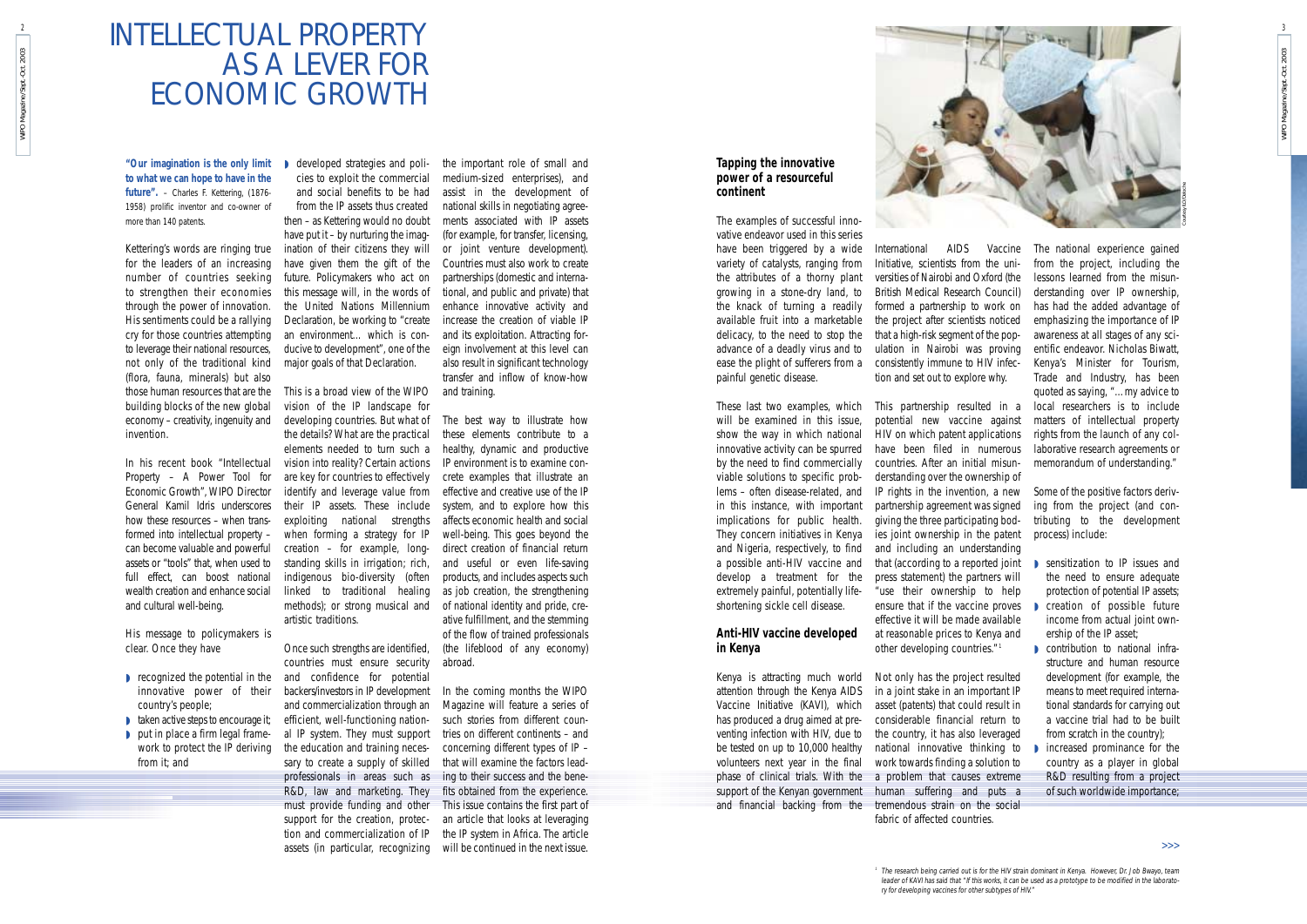VALUATION OF

# INTELLECTUAL PROPERTY: WHAT, WHY AND HOW

#### **What is the Value of Intellectual Property?**

Business Week's 2003 annual rankings of top brands finds Coca-Cola at the top once again - valued at US\$70.45 billion. The second- and third-placed brands are Microsoft at US\$65.17 billion and IBM at US\$51.71 billion. The Apple brand name, at number 50, is valued at US\$5.55 billion. These sums are not only huge on their own, but they often represent as much as 70 to 99 percent of the total market capitalization of the company as well.

In the last ten years, smart companies have effectively used the intellectual property (IP) system to create, extract or leverage the value of most of their intangible assets by developing and executing IP asset management strategies. However, the number of such companies worldwide is rather small. A study conducted in 1997 concluded that the majority of firms in the United Kingdom do not undertake a formal valuation of their IP assets.<sup>2</sup> Another study showed that even in the USA, 76 percent of the 226 Fortune 500 companies surveyed did not assign value to their intangible assets in their annual reports. <sup>3</sup> Conventional wisdom tells us that small and mediumsized enterprises (SMEs) could only be worse off in this respect.

#### **Why Undertake Valuation of IP Assets?**

The valuation of any type of asset, including an IP asset, helps its owner to decide as to the most cost-effective way in which that asset may be used, protected, insured, sold, leveraged or exchanged in the market place. Most activities relating to planning, negotiating or managing business relationships or transactions require information on the value of the IP assets of a company. These activities include:

Licensing - Before a company makes an agreement to license IP (see WIPO Magazine May-June 2003), it must know as accurately as possible the true value of the IP assets involved in the arrangement. Without knowing the value of the IP assets being licensed, neither party can know if it has really entered into a 'win-win' deal in financial terms. A good IP valuation helps a prospective licensee to compare the financial terms of a proposed licensing deal offered by a particular technology supplier with those of alternative suppliers.

#### Mergers and Acquisitions - The

increasing contribution of intangible assets, in particular IP assets, to the overall market value of enterprises has sharpened the focus on IP issues in merger and acquisition (M & A) transactions. In-depth knowledge of the relative importance of the IP assets of the enterprises

involved will contribute to the success or failure of the M&A. Therefore, each party submits to the other(s), after signing mutual confidentiality or non-disclosure agreement(s), an **IP due diligence report**, which essentially provides a detailed picture of IP assets of the party.

■ increased sensitization to the potential value of well-chan-

> Cost Saving - Recognizing the importance of IP assets, many companies have embarked upon systematic identification and documentation of their IP assets. This process leads to follow-up measures, such as legally protecting these IP assets. Like any other asset, maintaining IP assets has costs and benefits. Maintenance of some types of IP assets could be prohibitively expensive, especially if those assets are not providing, and are not expected to provide, more benefit than the cost incurred on maintaining them for the remaining period of their legal or business life. IP valuation helps firms identify IP assets in their portfolio whose inherent value has diminished below a benchmark value. For IP assets used in the non-core business activities of an enterprise, or those whose strategic importance has decreased, IP valuation may provide enough information to do a cost-benefit analysis to decide whether to continue maintaining the asset, license it, or allow it to lapse.



WIPO Magazine/Sept.-Oct. 2003

WIPO Magazine/Sept -Oct. 2003

experience in customized R&D to address a specific domestic problem, resulting in the likely improvement of the quality of life for the many Nigerians (and others) suffer-

further experience in using IP assets in the most efficient and

training and technology transfer associated with the agreed production of the drug in Nigeria (by Xechem Pharmaceuticals

■ the spin-off benefit of associat-

# IP AND<br>BUSINESS BUSINESS

◗ increased attractiveness of domestic research possibilities (through, among other things, the safeguarding of the IP rights in new discoveries) helping to curb the temptation for scientists to leave the country to conduct research abroad.

#### **A new drug developed from** development company took place **native plants in Nigeria**

Sickle cell disease is a painful hereditary disorder that strikes particularly hard in Nigeria, where an estimated 100,000 children are born with it every year. Nigerian scientists at the National Institute for Pharmaceutical Research and Development (NIPRD), working with a traditional medicine practitioner, have developed and patented a new treatment which is said to be a breakthrough in dealing with the disease. Sickle cell disease is also prevalent among Nigeria and many other developthe African-American population of the United States of America, affecting an estimated 1,000 newborns every year.

An exclusive license for commercial production of the drug (developed from native plants) in Nigeria and for global marketing has been negotiated with USbased Xechem International, Inc. The government has been quoted as stating that this was done to ensure mass production of a drug that will bring relief to thousands of Nigerians and other sufferers around the world. The disease affects life expectancy and its ◗ use of the IP system to leverage symptoms include extreme pain, severe infections, and organ damage, including kidney failure and

heart attacks. Observers have noted that the agreement between NIPRD and Xechem, which ensures that the country keeps a stake in the further development and global use of its traditional medicines, could be a model for other countries. The agreement with the foreign commercial after efforts to find a local company willing to take on the task failed.

Charles Wambebe, who led the NIPRD during the development phase of the drug, said that greater recognition was needed in developing countries of the value of research and of the fact that investment in research does not necessarily produce immediate returns. Ramesh Pandey, head of Xechem, urged developing countries to "look at your strengths" and likened the biodiversity of ing countries to gold, particularly in the light of increasing global interest in, and demand for, herbal-based products. Pandey's company will not only undertake

the commercialization of Nicosan™ (Xecham's name for the nontoxic, phyto-pharmaceutical product originally developed under the name of Niprisan™), but will also take the drug through the US Food and Drug Administration approval process.

Benefits to the country from this such endeavors. research include:

financial and social benefits from the country's natural resources, in this case its rich biodiversity;

nelled IP creation;

ing from the disease;

effective way possible;

◗ potential income stream in the form of royalties and other revenue flowing from the agree-

ment with Xechem;

Nigeria);

ed job creation.

These two cases from Kenya and Nigeria vividly illustrate the potential benefits – social, economic, and otherwise – of developing and exploiting national assets through the skillful use of the IP system. In the next issue, the WIPO Magazine will explore more case studies from Africa and examine the importance of partnerships and public awareness in

◆

To order a copy of "Intellectual Property– A Power Tool for Economic Growth" please visit the WIPO electronic bookshop at *www.wipo.int/ebookshop*

> <sup>2</sup> Bosworth, Derek. L, March 2003, The Importance of Trade Marks to Capital Raising and Financial Performance- Lessons for SMEs

ibid

>>>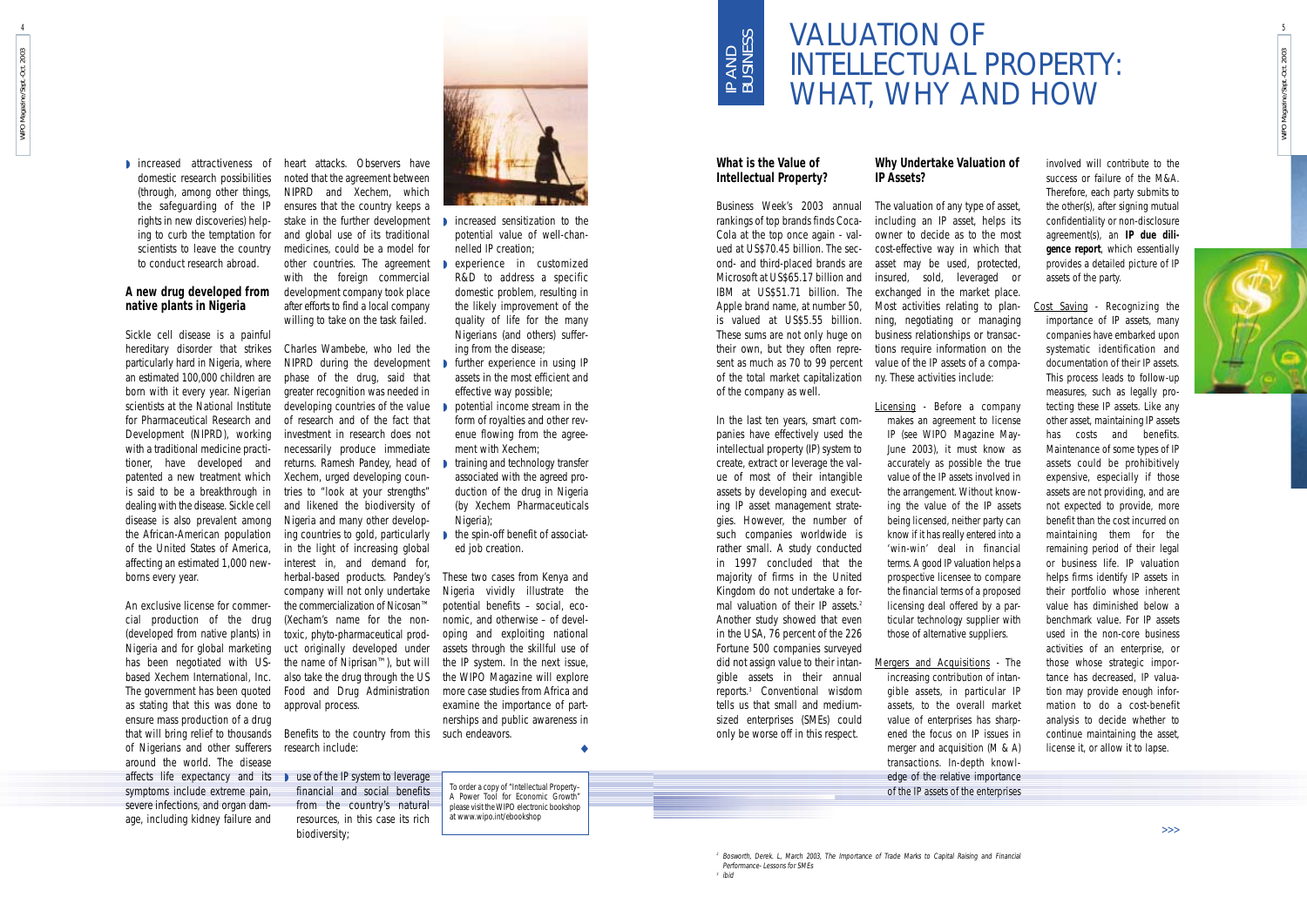As the importance of IP assets is growing, newer ways are being found to profit from ownership of IP assets. Securitization is one of them. It refers to the pooling of revenue-generating assets, and issuing securities backed by them. Through the securitization of IP assets it is now possible to raise, in a few countries, a bank loan without loosing control over the securitized assets and with more reasonable terms. including repayment over a longer period of time, than is possible by traditional methods. Of the reported securitizations of IP the major ones have been in the United States and were based on the future music royalty streams of a portfolio of songs of recording artists. David Bowie was the first; others include James Brown, Ashford & Simpson, and the Isley Brothers.

#### Corporate Valuation for Shareholders -

As shareholders become increasingly aware of the contribution of IP assets to the market value of companies, they are beginning to take more interest in news about IP assets owned or licensed by their companies. Therefore, corporate managers are expected to inform shareholders of the value of IP assets of their companies and how they are leveraging or monetizing such assets.

#### **How is IP Valuation Done?**

The valuation of IP assets is possible only if such assets can be specifically identified and clearly segregated from other assets used in the business. Even so, IP assets are and will always remain hard to appraise – that may be why many consider IP valuation to be as much art as science. IP valuation is a conscious process aimed at determining the monetary value of underlying IP asset(s) and is based on existing methods used in the valuation of tangible property.

The **Income Approach** focuses on the consideration of the incomeproducing capability of the underlying IP asset and is suitable for the valuation of patents, trademarks and copyrights. It estimates the present value of a stream of revenue that would result from the use of the underlying IP asset during its **economic life**, which may differ from the duration of its IP protection. It is the most popular IP valuation method. It has two main variations:

ii) Incremental Income Method This variant of the income approach has two sub-variants, the first is the discounted future incremental income approach/ method. This requires forecasting year-by-year future streams of incremental income, resulting from the use of underlying IP assets, and then discounting those into present value. For example, this would mean segregating the additional gross income from increased sales revenue or savings from expense reductions in operations, as in the case of a trademark that allows a company to obtain higher sales prices for certain products or a manufacturing patent that reduces material usage, respectively. The second sub-variant is the capitalization of incremental income approach/method. This variant focuses on actual income generated through the use of the IP asset and uses such information as an indicator of future potential annual growth. The resulting figure is then divided by a "capitalization rate".

If a company owns an IP asset, say a trademark, using this method it has to determine the royalty rate if it were to buy or license the trademark from someone else. Having so determined the royalty rate, usually based on "market" experience or through the use of rules of thumb in the relevant industry, the company proceeds to calculate the amount of money, in present value, that it was "relieved" from paying if it had

#### **• i) Relief from Royalty Method**

to buy or license the IP asset. Though this is arguably the most convenient method for establishing the market value of IP assets, it has its shortcomings, which includes not providing the full value of the IP asset especially when such an IP asset is not to be licensed exclusively to one party (but non-exclusively to many parties).

Donation of IP Assets - Some coun-

tries have tax benefits linked to donations to nonprofit institutions, such as universities, which allow enterprises to leverage their IP assets. While such donations would focus on IP assets that do not provide economic benefit to the enterprise, they are not valueless. In some cases, they may need further development to become commercially viable, while in other cases the donating enterprise may have reasons to believe that the non-

profit institution can make more effective use of the assets. A valuation of the donated IP asset would be needed to enable tax authorities to calculate the amount of tax reduction the donating enterprise should receive.

Sale or Purchase of IP Asset - As the

IP assets of a company may be identified, segregated, and sometimes completely uncoupled from other assets, such IP assets can be sold/purchased independently of the business to which they are related. It would, therefore, be useful to objectively estimate a fair value of the IP asset to be sold/bought. IP valuation provides a good working estimate for the parties involved to make informed decisions.

Joint Venture or Strategic Alliance - IP valuation is equally important when two or more companies come together to establish joint ventures or enter into a strategic alliance. The valuation of IP assets enables the parties entering into these types of arrangements to know and appreciate the value of the other party/parties. IP valuation would also assist the parties to fairly determine the respective share of ownership of a new company if the alliance or joint venture leads to the formation of a new entity.

Litigation Support - The business world is witnessing an increase in IP infringement cases. Among other things, such cases seek to analyze the damage caused and estimate the value that the owner of the IP right should be paid. Knowledge of the value of an IP right that has been infringed may be crucial in influencing the IP owner's decision on the course of action to be taken. Valuation of IP assets may also be required to support litigation in other situations such

# INTELLECTUAL PROPERTY VALUATION

as bankruptcy, breach of contract, death of principal, divorce, and minority stockholder rights.

Collateralization and Securitization - Banks in some countries have started accepting IP assets as collateral for granting loans. IP ownership also plays a positive role in influencing the decision of a venture capitalist for investing in a start-up company. In such cases, a sound calculation of the value of IP assets is a prerequisite.

>>>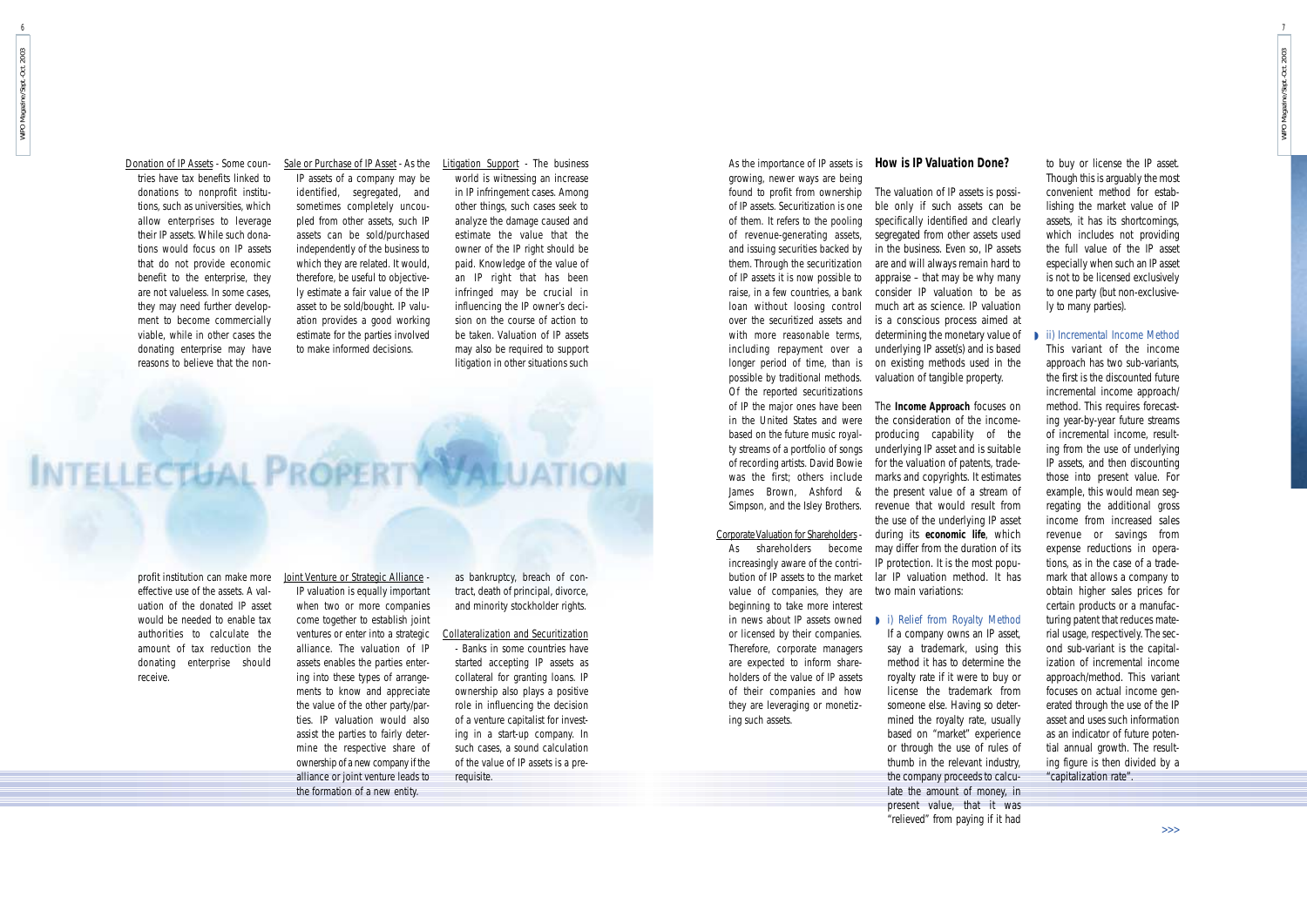# COLLECTIVE MANAGEMENT IN THE CARIBBEAN: ACHIEVING RESULTS

Recorded music is part of a US\$50 billion market worldwide. Earnings in the Caribbean music industry - still considered an emerging sector - is several hundred million US dollars annually. Industry analysts estimate that earnings for Jamaica alone could be as high as US\$350 million - management societies to promote 25 percent of the worldwide income from recorded reggae music. Jamaica accounts for a rising share of global music sales and Trinidad is the undisputed leader in the global market for Caribbean carnivals and the recorded music they inspire (for more information see *www.oas.org*).

The Caribbean Island states have a competitive advantage in the cultural music industry. Musical genres such as calypso, merengue, reggae, salsa, soca, son and zouk have been part of the Caribbean export to the rest of the world since the 1920s. However, as reported in a study by the Organization of American States (OAS) in June 2000, "The region's music industry, in spite of its perceived success, has had longstanding problems in relation to local airplay, manufacturing distribution, marketing copyright protection (e.g. piracy) and royalty collections. These problems relate to the fact that the region has spawned great artists and music without putting in place the requisite level of infrastructure to facilitate growth in the cultural industries. The result has been a context of low local valueadded (material), a shallow industrial infrastructure, weak export capabilities and external control."

The Caribbean music industry needs a strong copyright system and its own copyright collective the full exploitation of local music, by local creators, in order to reach its full potential in the global music industry. Jamaica and Trinidad and Tobago established national collective management societies years ago; however, until WIPO undertook a Regionally Focused Action Plan (RFAP) to create the Caribbean Copyright Link (CCL), collective management of copyright was essentially carried out by local agents of the British music Performing Rights Society (PRS). Now, several years into the project, local rights owners have a greater stake in their own collective management systems and are beginning to reap greater economic reward from their works. heads of the intellectual property offices. Following these meetings Caribbean ministers requested WIPO "in liaison with governments of the region [to] undertake a study regarding a regional approach to the collective management of copyright in the Caribbean region based on minimizing operating costs at the national level." WIPO acted on the request, carrying out a series of fact-finding missions in the region and preparing a feasibility study on regional collective management in the Caribbean.

#### **Impetus for a Regional System**

The impetus to develop collective management of copyright and related rights in the Caribbean region came out of a series of meetings organized by WIPO in July 1997 in Port-of-Spain, Trinidad and Tobago, with the Caribbean ministers responsible for intellectual property and the



WIPO Magazine/Sept.-Oct. 2003 MPO Magazine/Sept.-Oct. 2003

Ministers from the region achieved broad consensus on the feasibility and desirability of a regional approach to collective management in June 1999 and recommended that work along the lines of the proposals made in the study should commence immediately. WIPO prepared a business plan for

 $\rightarrow$ 

The **Market Approach** is based on benefit are not yet evident. Even so, comparing the value of sales of earlier similar/comparable IP assets in the market. To make such comparisons, there must be an active public market, an exchange of comparable properties, and easy access to price information. Unlike the income approach, this method is seldom A good reason not to rely solely used in the valuation of IP primarily because there is rarely an active market in which relevant information is readily available. The approach has a second variant that uses a 'standard' or 'established' range of royalty rates in that sector of industry or business, which may be more readily available in the market. Such royalty rates may be obtained spontaneously or compiled over a number of years. Though seldom used, this approach may be useful, when relevant information is available, to check the accuracy of other approaches.

The **Cost Approach** seeks to establish the value of an IP asset by calculating the cost that a company would incur if it were to develop a similar asset either internally or acquire it externally. The cost may be related to reproduction (reinstatement) or replacement of the IP asset. There are many practical challenges in determining what costs to include or exclude. The cost approach provides a useful indicator especially in the case of IP assets whose future economic

as a stand-alone method, it is the least used of the three methods as cost and value are usually not the same. In most cases this method is considered suitable only as a supplement to the income approach (if the valuation is not for bookkeeping purposes only). on this approach is that the valuation so obtained generally bears no relation to the true, fair or real valuation of the asset being valued; that is, the historical cost of developing a specific IP asset or its reproduction/ replacement cost has generally no direct correlation with the future revenue potential of the IP asset.

#### **New Valuation Approaches**

Apart from these three main approaches, there is an emerging trend of treating IP assets, in particular patents, as **options** are treated in the capital markets. An option can generally be defined as a right, but not an obligation, to purchase or sell an underlying asset whose price is subject to some form of random variation at or before a specified time. The main reason for this new trend is that patents have more or less similar characteristics as options and hence the numerous efforts to develop options-based valuation approaches for patents. The application of option-pricing methods to real options involving innova-

tion, and by implication patents, is thus by no means a straightforward task.

Most of the existing IP valuation option-based methods are derived from the **Black-Scholes optionspricing model**. Many IP valuation service providers have proprietary options-based IP valuation methods. This indicates that the use of option-based methods is still evolving.

There are a number of basic and practical problems in applying the options-based approach, so many other valuation approaches are being examined in academic circles, such as 'stock market-based methods' and 'patent renewal databased methods'. Until more accurate valuation methods emerge, it seems the income-based approach, with its variants, is likely to remain the mainstay of the art and science of valuation of IP assets. However, whenever feasible, more than one type of valuation approach should be employed to obtain more reliable and fair IP asset valuations.

The next article in the IP and Business series will explore franchising.

◆

For more information on various practical aspects of the IP system of interest to business and industry, please visit the website of the SMEs Division at *http://www.wipo.int/sme/en/case\_studies/ index.htm.*

*Brother Resistance*

# *Courtesy Rituals Music*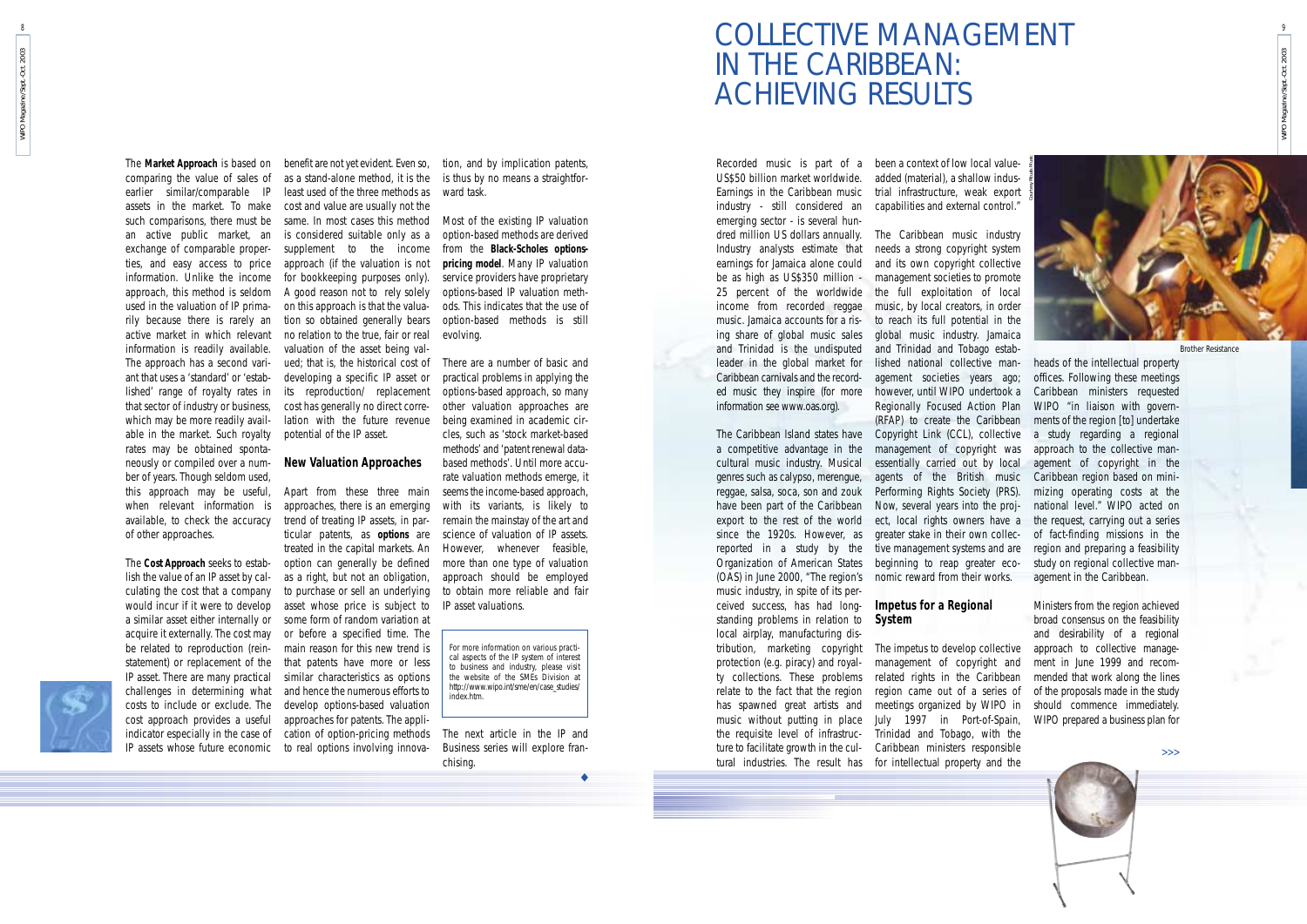WIPO Magazine/Sept.-Oct. 2003 WIPO Magazine/Sept.-Oct. 2003

11

SGS is made up of several integrated modules, which together perform all the necessary collective management functions, including performing rights licensing, collection, mechanical rights licensing, documentation of works and rights owners, distribution of royalties and statistics and report generation for management and staff use. A module for documenting and managing audiovisual works is currently in development. Most importantly, SGS incorporates all the latest data and data exchange standards established by CISAC and used by CISAC member-societies worldwide. WIPO financed SGAE training courses in the use of SGS for the staff of the four Caribbean societies and CCL.

#### **Setting Up the Regional Center**

WIPO also contributed to the complete setting up of the regional center. The CCL server will sup-

port the existing copyright societies, and any future ones that will be established in the region. to carry out their collective management operations. The server is currently located in Madrid where it is managed, along with the Internet-based network connecting the societies, by the SGAE-SGS development team.

CCL operates with one full-time staff from an office in Port of Spain, Trinidad and Tobago. It does not license works or collect royalties. Its tasks are to implement and maintain documentation standards and quality across the region for all incoming data; to deliver regional documentation to all societies in the world and to other regional or international data centers; maintain the functionality of the regional data network, carry out royalty distribution processing operations; and assist national societies to identify unmarked works and performances.

CCL has recently applied for and obtained International Standard Work Code (ISWC) agency status from CISAC. This is an important development since CCL can now assign a unique identification number, that is internationally recognized and applied by CISAC member-societies, to each musical work entered into the regional database by the CCL membersocieties. These work codes will permit societies worldwide to identify the works of Caribbean composers and authors and will go a long way to ensuring that they are paid the royalties that are due to them from foreign performances and record sales. The codes also serve to isolate works that may be subject to underlying conflicts and ensure that such conflicts can be resolved on a timely basis.

Progressively, CCL, through its Board members, could be expected to conduct regional and international negotiations of all types and to develop and implement regional policy with respect to intellectual property legislation and related regulations, rights administration and market development for regional intellectual property rights owners.

The original RFAP called for societies to be created in other countries of the region and for them to join CCL so as to strengthen its financial base, technical architecture and regional functionality,

WIPO Magazine/Sept.-Oct. 2003

10

the implementation of a regional system, which was examined from the technical and financial point of view by the newly created Caribbean Regional Committee on Collective Management of Copyright and Related Rights (Regional

Committee) in late 1999.

#### **A Plan of Action**

The WIPO Copyright Collective Management Division (CCMD) together with the Cooperation for Development Bureau for Latin America and the Caribbean (LAC) prepared a Regionally Focused Action Plan (RFAP) for collective management of copyright and related rights in the Caribbean. The objective of the RFAP was to assist the Caribbean Island States in their efforts to establish a regional infrastructure, including national collective management organizations and a modern selffinancing regional collective management system. The first stage of the proposed system was planned to cover collective management of musical works. The project design, however, was made flexible enough to address at a later stage other categories of works and rights, which can be managed collectively, such as reprographic rights, related rights, photographic works, etc. The plan's concept incorporated elements of the WIPO Digital Agenda, in particular, rights management information and technological measures of protection, as

provided for in the WIPO Copyright Treaty (WCT) and WIPO Performances and Phonograms PRS, the British music performing Treaty (WPPT).

In May 2000 members of the Regional Committee from Bahamas, Barbados, Jamaica, Saint Lucia, Suriname and Trinidad and Tobago met in Nassau, Bahamas, to examine several items linked to the implementation of the project. These included the various steps to be undertaken to set up the regional center Caribbean Copyright Link (CCL), a decision on its location, the putting in place of collective management systems at the national level and their relations in supporting CCL, and an examination of the plan of activities prepared by WIPO to achieve this aim (see WIPO Magazine June 2000). Four months later, the Caribbean ministers responsible for intellectual property from Antigua and Barbuda, Bahamas, Barbados, Dominica, Grenada, Haiti, Jamaica, Saint Kitts and Nevis, Saint Lucia, Saint Vincent and the Grenadines, Suriname and Trinidad and Tobago adopted a resolution requesting that WIPO continue providing assistance for the completion of the installation and operation of the hardware and software components for the regional system of collective management. They also requested assistance to set up their own national collective management organizations, which would join the CCL at a later stage.

#### **Cooperation with SGAE**

rights society that operated in the Caribbean, started its progressive withdrawal from the region in 2001. As effective collective management organizations that meet the requirements set by the International Confederation of Societies of Authors and Composers (CISAC) are set-up in the region, PRS is expected to gradually cease all its activities related to the collective management of copyright in the Caribbean.

To assist the Caribbean societies to meet these requirements, WIPO concluded a cooperation agreement with the Spanish authors' society (SGAE) within the implementation of the Caribbean RFAP. SGAE was then in the process of developing collective rights management software that would permit operation on a regional basis for its activities in Latin America. This system, called *Sistema de Gestion de Sociedades* (SGS), was subsequently installed at the four founding collective management organizations of the CCL, namely COSCAP (Barbados), JACAP (Jamaica), HMS (Saint Lucia) and COTT (Trinidad and Tobago) through WIPO financing. The CCL was established in August 2000 to work as a regional hub and provide back-office services to these four societies.

*1. TC Brown 2. Mishach 3. Jason Joseph (Bachelor) 4. Jeff Elva (Mighty Pe'lay)*



*Photo taken at the last CCL Board meeting in Port of Spain, Trinidad and Tobago.*

*Rituals Music is a Trinidadian record label operating in the Caribbean*



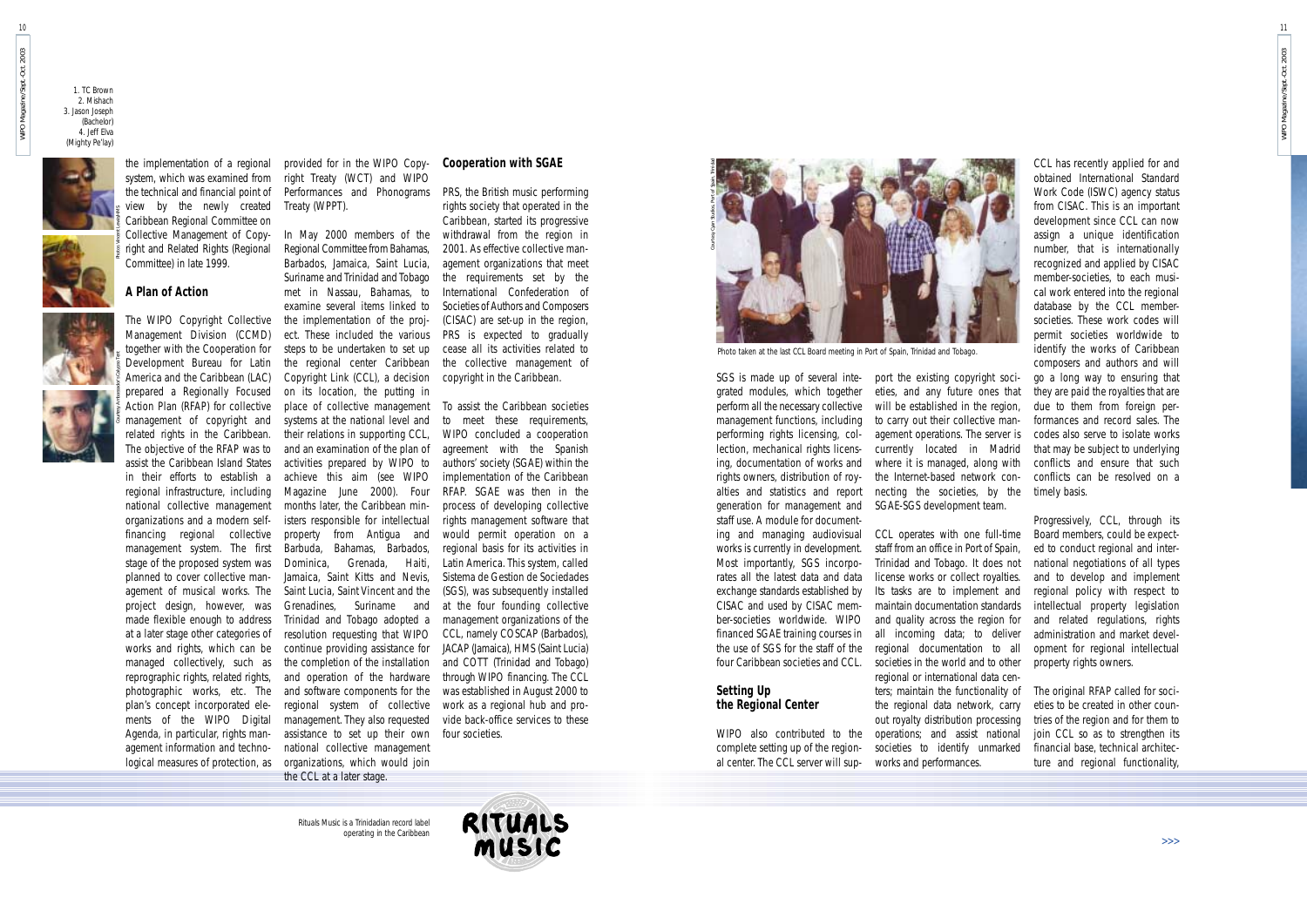WIPO Magazine/Sept.-Oct. 2003

WIPO Magazine/Sept -Oct. 2003

13

Intellectual property offices (IPOs) around the world are facing demands from the IP community for more efficient management of their services, in order to reduce the time and cost for granting rights as well as to improve the quality of search and examination of patents, trademarks, and industrial designs. As many of the IPOs in developing countries still operate their IP services manually, they are experiencing difficulties in coping with these demands and the growing backlog of IP applications. As a result, the IPOs are placing a high priority on automating their office rules and procedures. They have realized that automation is no longer just an option; it is a necessity in order to respond effectively to the harmonization; and alignment needs of their users. They are turning to WIPO for advice and best practices. assistance.

In response to this critical need of its Member States, WIPO established the IP Office Automation (IPOA) program in 2002 to focus on the automation assistance provided to developing countries, least developed countries and countries in transition.

The initiative takes a global and harmonized approach in deploying and sustaining automation solutions for IPOs and collective management societies for copyright and related rights across all regions. This new approach has provided concrete deliverables to the Member States: promotion of more comprehensive automation solutions, cost-effective and timely assistance using tested and proven methods; inter-regional with international standards and

#### **Automation of Administrative Processes**

In 2002, automation assistance activities were carried out in 54 Member States and ranged from providing technical guidance and oversight to full deployment of automation solutions. Depending on the needs of specific offices, these solutions include IT infrastructure, software for automation of the business and administrative processes of an IPO, creation of national databases of intellectual property records, and capacity building of intellectual property office staff.

Included in these activities is the launch of IPO automation pilot projects in six countries in the English-speaking region of Africa. More than 25 automation projects in total were initiated in the past year across all regions, of which 12 were successfully completed. Automation assistance to three collective management societies resulted in a significant increase in their distribution of royalties to owners of musical rights.

12



contribute to building a comprehensive data base of Caribbean works and add weight to its role *vis-à-vis* the member societies of CISAC. To reach these objectives, WIPO is continuing to assist other Caribbean countries to develop their own independent authors' society and to join the regional system. The latest example is Antigua and Barbuda, where the Antigua and Barbuda Copyright Organization (ABCO) is being formed.

#### **Better Conditions for Rights** as problems arising from the emer-**Owners**

The project to date has led to a significant increase in the transfer of collective management knowhow to Caribbean nationals, which inevitably leads to improved HMS issued 118 more licenses in access to economic rewards for rights owners. As of May 2003, over 1,550 Caribbean composers, authors and publishers were represented by their national societies. The number of Caribbean works included in the regional database now stands at 30,000 and is increasing steadily.

Caribbean societies now have online access to over 1.3 million foreign works for their daily operations. The foreign works database will soon increase to over 3 million works when the latest edition of the Works Information Database (WID) is loaded onto the system.

Impressive developments have also occurred in the field of licensing despite strong resistance from some users in several countries to paying for the use of protected national and foreign works, as well gence of a competing collective management organization in one territory. In 2002, COSCAP issued 355 annual licenses, which represents an increase of approximately 27 percent over the previous year. 2002 than in 2000.

An important outcome of the project is that, for the first time, as a result of building the database of Caribbean regional works, a significant share of royalties generated in the Caribbean is being paid to local authors and composers for the performance and recording of their works in the region. The efforts of the four societies have resulted in a significant increase in the income collected from licensees in the region. Slightly more than US\$2 million were collected in 2002. This increase is also reflected in the royalties that are being distributed to rights owners. For the year 2002, COSCAP processed nearly US\$250,000 for distribution to rights

owners, HMS some US\$75,000, and JACAP some US\$250,000. The 2002 COTT distribution will take place in August 2003; however their figures for 2001 were an impressive US\$500,000. One cause for concern is that the societies' administrative costs remain high when compared to those of the established societies in Europe and North America.

The success of the Caribbean collective management project has opened the doors to similar RFAPs for other regions in the world, for instance for countries in Central America. It has further demonstrated the need to continue efforts in order to establish societies in countries of the region where rights owners do not receive any royalties, and to have these new societies joining the CCL. Enterprises such as these can help reap economic benefits for the rights owners and encourage them to create more works. The entire region should gain from the process and the world at large will benefit from greater access to the rich varieties of Caribbean music. (For more information on this project contact *info@wipomail. com*.)

◆



| <b>GROWTH IN MEMBERSHIP OF CARIBBEAN SOCIETIES</b> |      |      |
|----------------------------------------------------|------|------|
| <b>SOCIETY</b>                                     | 2000 | 2002 |
| <b>COSCAP (Barbados)</b>                           | 69   | 167  |
| <b>COTT</b> (Trinidad and Tobago)                  | 439  | 796  |
| <b>HMS (Saint Lucia)</b>                           | 76   | 145  |
| <b>JACAP</b> (Jamaica)                             | 88   | 742  |
|                                                    |      |      |

>>>

*Arab Region meeting on IP automation*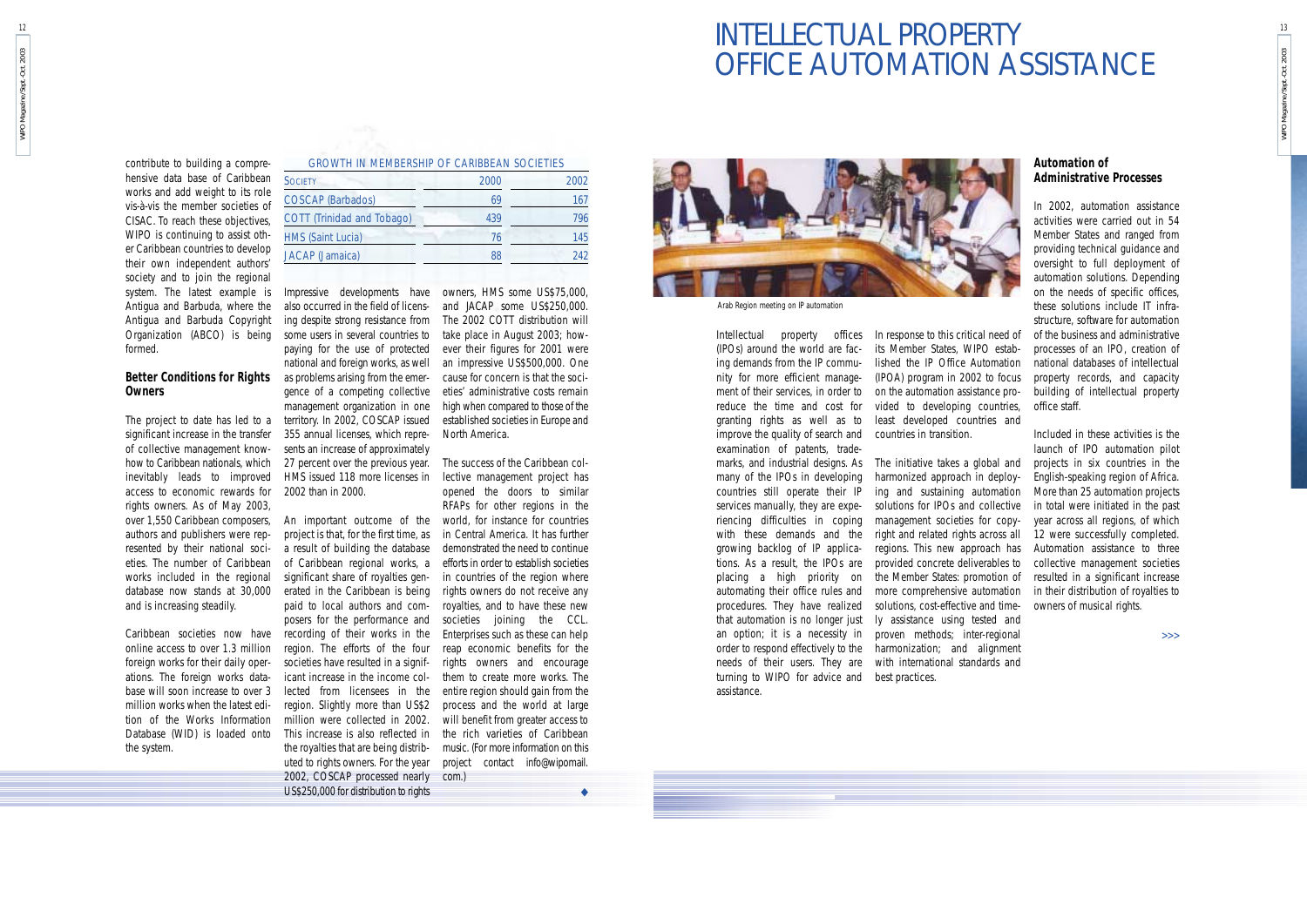The patent, trademark and industrial design registration services offered by IPOs around the world are very similar, but the legal systems behind them often create differences in the registration process. Within a region however, the IPOs tend to have similar IP legislation; thus WIPO's buildingblock approach uses a standard system that can be quickly tailored to the specific IPO's national requirements. Frequently, standard systems are feasible for use in more than one region.

# WORLDWIDE SYMPOSIUM ON GEOGRAPHICAL INDICATIONS

WIPO Magazine/Sept.-Oct. 2003

WIPO Magazine/Sept.-Oct. 2003

15

The Ninth WIPO Worldwide Symposium on Geographical Indications was held from July 9 to 11 in San Francisco, California, in cooperation with the United States Patent and Trademark Office (USPTO). The purpose of these events, organized on a biennial basis by WIPO, is to increase awareness of the importance of the protection of geographical indications (GIs), including its benefits, its interface with other intellectual property rights and its international trade dimension. The latter topic was discussed, in particular, at the San Francisco symposium, as could be expected two months prior to the World Trade Organization (WTO) Ministerial Conference in Cancun, Mexico, where the issue of GIs is also expected to be addressed.

the WIPO IP Automation System (IPAS) for patents, trademarks and industrial designs, owned by WIPO and currently being deployed in the Latin American and Caribbean region and the African region; and, ◗ the Automated IP Management Software (AIPMS) for patents, trademarks and industrial designs, licensed by WIPO for use in the Arab region.

> The San Francisco symposium consisted of two days of presentations and discussion and a one-day technical visit to the California

wine country, organized by the USPTO. Some 27 speakers and moderators addressed 160 participants from 40 countries. Four intergovernmental organizations (IGOs) and six non-governmental organizations (NGOs) were also represented. This high turnout is a sign of the great interest GIs are currently generating among administrations and producers. (The complete symposium documentation is available at *www.wipo.int/ meetings/2003/geo-ind/*.)

Currently WIPO uses two standard IPO automation systems:

#### **Focus on the Arab Region Software**

The Arab region serves as a good example of this strategy. WIPO has fully deployed the AIPMS system for seven countries in the Arab region with ten more IPOs in the process of implementing the system. The Cooperation for Development Bureau for Arab Countries at WIPO, realizing the problems faced in the region in the field of automation, took the initiative several years ago to develop the AIPMS system for the Arab IPOs. The basic system, developed by a WIPO consultant, was first tested and refined at the IPO in Oman before being deployed in other offices. One of the developers of AIPMS was hired by WIPO as a regional IT consultant to carry out the customization, deployment, training and ongoing support of AIPMS in the region.

The design of the system has

many advantages, one being the use of common building blocks that reduce deployment costs and time. As the system is continually enhanced, the upgrades for the region can be downloaded from the Internet and installed by the regional IT consultant. A technical support structure has also been established to respond to the ongoing queries and requests from IPOs: first-level support is provided on-site by the IPO trained staff; second-level support is provided by the regional IT consultant; and third-level support is provided by the WIPO developer of the system. Most problems are resolved by the second level and rarely have to be referred to the WIPO developer.

In June 2003, WIPO organized the first workshop on IPO automation in the Arab region to build on these successful deployments and bring the IPOs in the region together to share their experiences on the use, operation, support and enhancement of the AIPMS system. Representatives from 13 Arab States actively participated in the workshop and gave valuable feedback that helped WIPO evaluate the progress made to date and further improve the quality of its automation assistance. One significant result of the workshop was the creation of a discussion group using WIPONET to continue the automation discussions online.

◆



>>>



*Meeting participants from the Arab Region*

#### The Importance of GI Protection

Product differentiation is an important means to attract customers. In this connection, along with trademarks, geographical indications (GIs) have a vital role to play in conveying to the consumer a product's added value, which may consist of a certain quality or other characteristics that make the product in question more attractive among competing products on the market. GIs protect the collective goodwill that products acquire thanks to the quality, reputation or other characteristics that they derive from their geographical origin, be it due to natural or human factors, or a combination of both, prevailing in the production area. The resulting uniqueness of the products justifies protection of the GI in question against improper and other unauthorized use.

While this function of trademarks and GIs may have wide recognition, in practice, not all commercial operators around the world would seem to apply the marketing tool function of trademarks and GIs to the same extent. If we look at companies from developing countries, in particular, the low number of their trademark registrations in export markets would appear to justify this conclusion. In respect of GIs, moreover, many countries have only recently taken the necessary steps to incorporate this form of intellectual property into their economic policies.

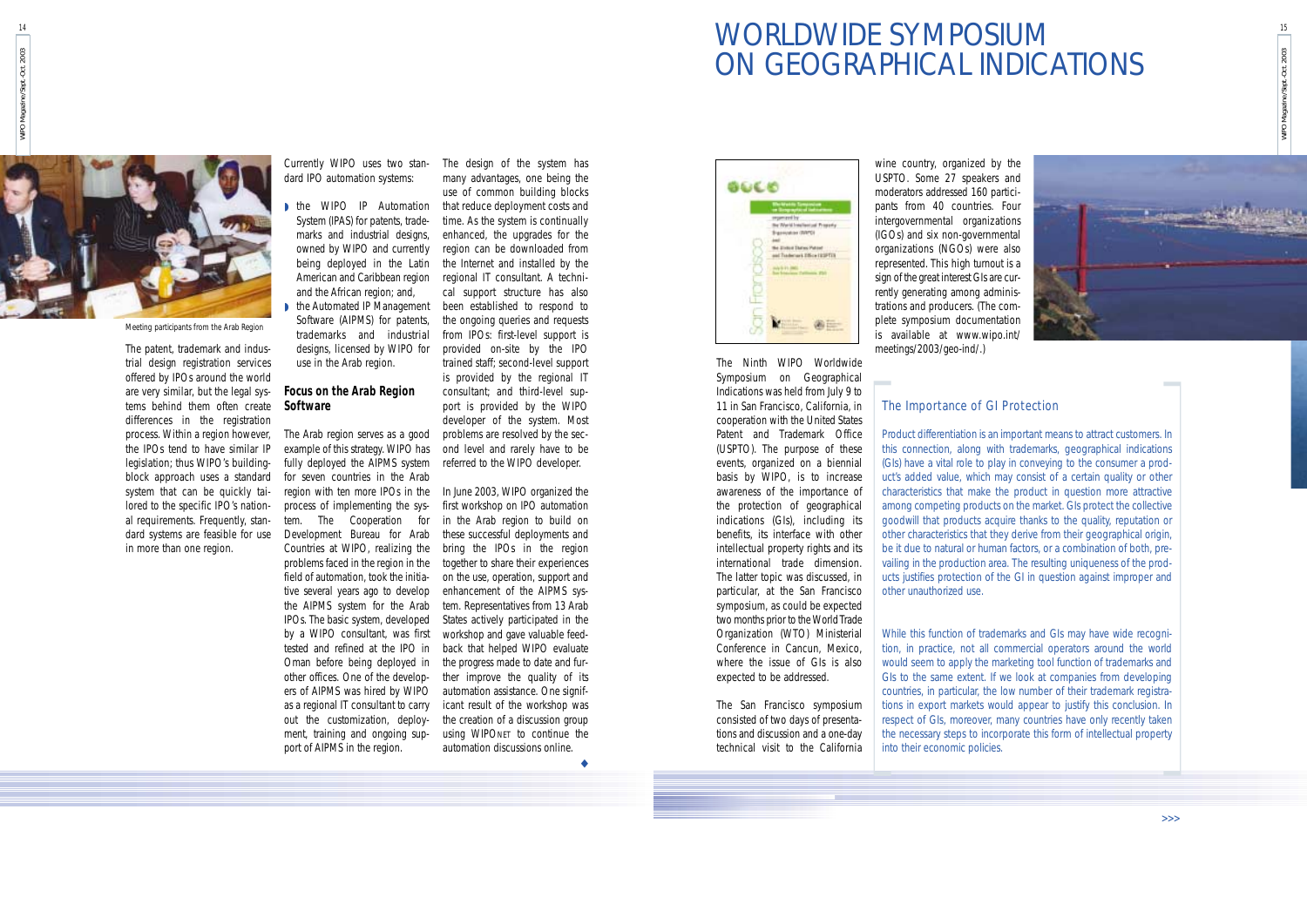# NEXT STEPS FOR INTERNATIONAL PROTECTION OF TRADITIONAL KNOWLEDGE



17 WIPO Magazine/Sept.-Oct. 2003 WIPO Magazine/Sept.-Oct. 2003

**The WIPO Magazine has featured a series of articles in recent issues highlighting the work of the WIPO Intergovernmental Committee on Intellectual Property and Genetic Resources, Traditional Knowledge and Folklore (IGC). This month's article reports on the most recent meeting of the IGC, which took place in Geneva from July 7 to 15.**

The WIPO General Assembly is expected to set directions for the Organization's work on traditional knowledge (TK), folklore, and genetic resources when it takes up the question of the future mandate for the IGC at its September, 2003 meeting. The IGC has already laid down a solid basis in this area, and this has raised the question of what concrete outcomes can now be achieved. The IGC's initial mandate was as a forum for discussion, and it has explored many pressing policy issues in depth, but has also overseen the development of practical tools and mechanisms to support TK holders, custodians of traditional culture, and indigenous and local communities in identifying and promoting their interests in relation to the IP system.

meeting broadly agreed on the need for immediate steps to safeguard the interests of communities who have developed and preserved TK and traditional cultures. understanding of the legal and practical aspects of addressing concerns about inadequate recognition and protection of TK and cultural expressions. In the forefront have been the concerns of communities whose cultural identity and spiritual integrity can depend on how their TK and cultural expressions are used and disseminated, and the need to enhance the participation of local and indigenous communities in the international debate affecting their interests.

Participants at the IGC's July ity of legally binding outcomes in The IGC's work also strengthened the subject of a study commisfuture. Several NGO participants urged greater international recognition of the customary laws and knowledge protocols that apply within indigenous communities, sioned by the IGC. Many also called for enhanced involvement of indigenous and local communities in the debate.

As its mandate is due for renewal, the IGC at its recent session debated its future direction extensively, especially how it should move beyond its initial mandate towards more definitive results. A general sense was shared among participants that the IGC could produce concrete results within the next two years, and should focus on the international aspects of its mandate. But unresolved differences remained on what form and legal status these results should take. Some felt that the urgency of the needs expressed meant that a legally binding international instrument should be of legislation was also tabled, concluded by 2005; others called for recommendations and principles that would strengthen international consensus in the short term and leave open the possibil-policy options. The IGC worked towards greater clarity of the possible practical approaches and policy options for legal protection of TK. A composite study on TK protection (WIPO document WIPO/GRTKF/IC/5/8) explored how to define and protect TK, and options for specific, or *sui generis*, protection of TK. An expert panel reviewed several *sui generis* mechanisms, highlighting the practical and legal mechanisms developed in Costa Rica, Nigeria, Peru, the Philippines, Portugal, the United States and Zambia. An extensive series of surveys, case studies and analysis ensuring that future work<sub>>></sub>is founded on a rich understanding of existing approaches and the costs and benefits of different



**Traditional Knowledge Protection**

16

The symposium provided an opportunity for all stakeholders to present their views and opinions, and to make suggestions on how the issue of GIs could be tackled in a manner that takes into account the legitimate interests of producers and consumers around the world. Panelists and moderators offered interesting inside views of what various constituencies are expecting from an international protection regime for GIs.



A wide range of producers from around the world enabled the participants in the symposium to gain a better understanding of how relevant production lines and supply chains function and of the importance of the use and protection of GIs in this regard.

#### GIs on the International Negotiating Table

The assessment as to whether geographical names are considered and protected as geographical indications (GIs) may well differ from country to country. The fact that some geographical names are used and protected as GIs in some jurisdictions, whereas in other jurisdictions they are deemed to constitute generic product descriptions, has generated extensive debate for many years. WIPO and its predecessor organizations have, for well over a century, been involved in multilateral discussions concerning GIs, starting out with the negotiation and adoption of the Paris Convention on the Protection of Industrial Property of 1883, stretching over the Madrid Agreement for the Repression of False or Deceptive Indications of Source on Goods of 1891 and the Lisbon Agreement for the Protection of Appellations of Origin and their International Registration of 1958, to various attempts between the 1970s and the early 1990s to adopt mutually acceptable solutions for the protection of GIs.

Protection of GIs is characterized by the existence of a variety of different legal concepts. Those concepts were developed in accordance with different national legal traditions and within a framework of specific historical and economic conditions. They have a direct bearing on important questions such as conditions for protection, entitlement to use and scope of protection. As work in the WTO under the TRIPS (The Agreement on Trade-Related Aspects of Intellectual Property Rights) built-in agenda on GIs and discussions in WIPO's Standing Com-mittee on the Law of Trademarks, Industrial Designs and Geographi-cal Indications (SCT) over the past couple of years has shown, unfair competition actions have always been available in most countries to deal with the misappropriation of GIs, but have equally proved to require additional systems aimed at providing the necessary transparency through ex ante recognition of what precisely is protected and how.

The TRIPS Agreement, adopted at the conclusion of the Uruguay Round of Multilateral Trade Negotiations as part of the Marrakech Agreement Establishing the WTO of 1994, lays down a number of provisions concerning the protection of GIs, including provisions calling for further work by WTO Members in this area of intellectual property. As agreed at the last WTO Ministerial in Doha, Qatar, in 2001, the upcoming Ministerial in Cancun, Mexico, is bound to address issues concerning these provisions, the interpretation of which has proved to be a complicated and delicate matter.

◆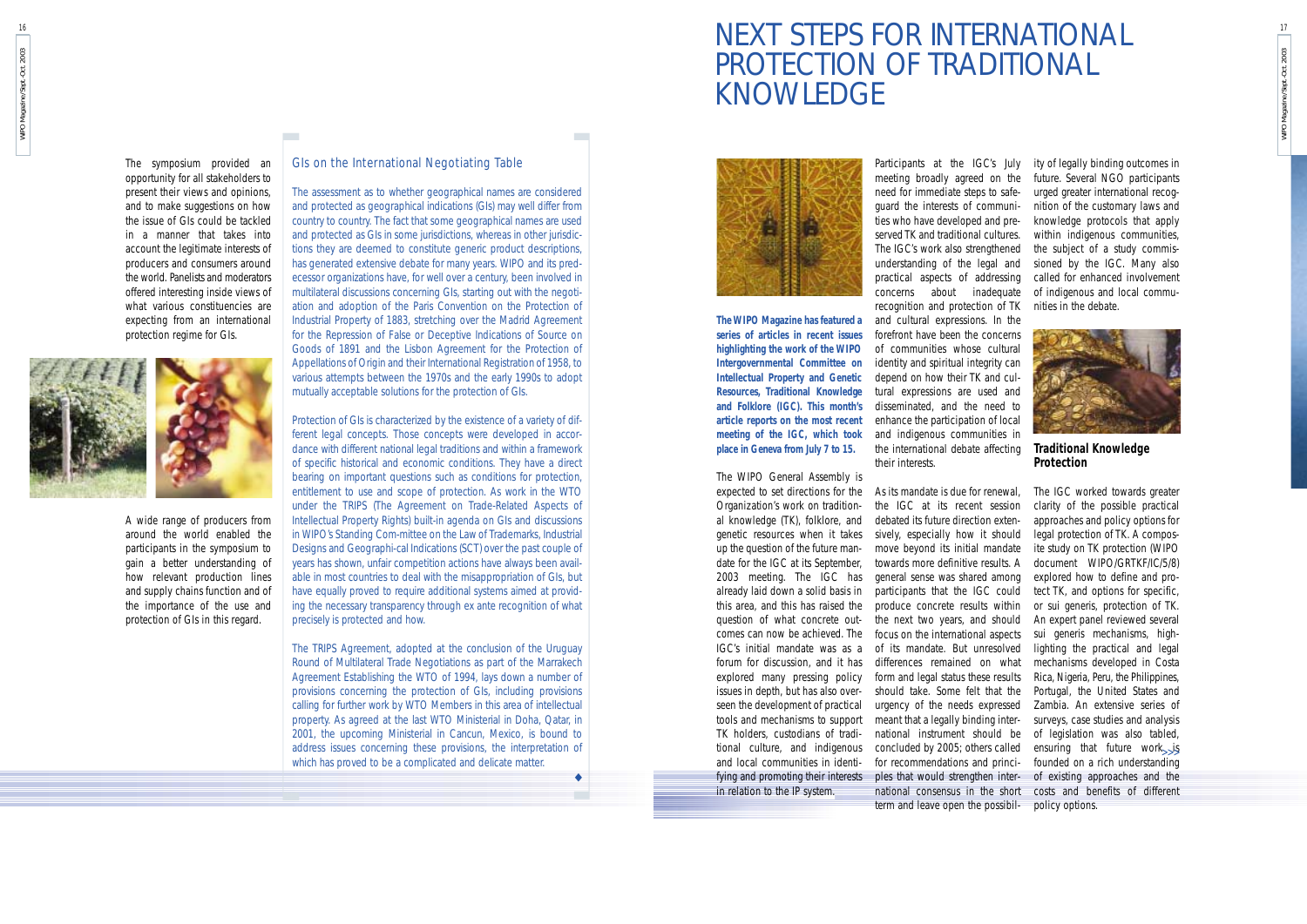# THE PCT SYSTEM – THE WORLDWIDE SYSTEM FOR SIMPLIFIED FILING OF PATENT APPLICATIONS

WIPO Magazine/Sept.-Oct. 2003 WIPO Magazine/Sept.-Oct. 2003

19

#### **The Patent Cooperation Treaty (PCT) simplifies and reduces the cost of obtaining international patent protection.**

Pursuing patent protection in many countries is expensive. It is estimated that between 10 and 30 percent of patent applications filed abroad are dropped because technical developments have superceded the invention or because there is no market for the invention in a particular country. Applicants are therefore best served when they can delay the major patent costs - such as filing fees in multiple national patent offices, fees for translations into various languages, and fees for local agents in multiple countries - until they have a better sense of the value of their invention.

Taking the PCT route to patent protection abroad requires the filing of a single international patent application. Filing such an application postpones the above-mentioned foreign patenting costs for up to 30 months in all PCT Member States—18 months longer based on the Paris Convention. As part of the PCT process, extremely valuable information is received in report and, if requested, an international preliminary examination report. Both of these reports provide clear indicators on the chances of successfully pursuing the patent application abroad.

than the traditional patent system force offering certain applicant-In order to continue to be a versatile tool in the hands of the international industrial property community and to refine and improve the services it offers, the PCT system undergoes a constant reform process. In January 2004, several major PCT reforms will enter into friendly changes, including a new fee structure.

the form of an international search For further information, please consult the PCT website at *www.wipo. int/pct/* or contact the PCT Information Line by telephone at (+41 22) 338 83 38, fax: (+41 22) 338 83 39, e-mail: *pct.infoline@wipo.int*

having made strategic use of the extra time afforded by the PCT, an applicant is in a better position to decide whether to pursue multinational patent protection and, if so, in which of the PCT Member States.

The success of the PCT can be measured by the remarkable increase in applications from 1,297 in its first full year of operation (1978) to 114,048 in 2002. The number of Contracting States has also steadily grown from 18 in 1978 to 122 on October 30, when Botswana's accession will come into effect.

Armed with this information and PCT Regulations applicable as Highlights of amendments to the from January 2004

- ◗ Introduction of an enhanced international search and preliminary examination system.
- ◗ Introduction of a streamlined designation system.
- Introduction of a "flat" international filing fee, replacing the current basic fee and designation fee.

18

#### **Genetic Resources and TK – Defenses Against Ill-Founded Patents**

A key concern has been how to ensure that TK and genetic resources are not the subject of illegitimate patent claims. The IGC's **Creativity** work has already initiated changes to core elements of the patent sys-A composite study on the legal tem, such as the International Patent Classification (IPC) and international search and examination under the Patent Cooperation Treaty. The International Plant Genetic Resources Institute briefed concern of many indigenous the IGC on the 'SINGER' database (System-wide Information Network for Genetic Resources), which provides data on genetic resources (IP) system. TCEs such as songs or held in trust internationally. This database is now linked to a WIPO online portal established to help patent examiners take greater account of existing TK and genetic resources when assessing the validity of patent claims. The IGC also reviewed an extensive technical study prepared for the conference of parties of the Conference on assistance with national and Biotechnical Diversity (CBD), on regional systems for TCE/folklore the question of disclosure within protection, and is preparing a patent applications of genetic resources and IK used in inventions Legal Protection of Iraditional (WIPO document WIPO/GRTKF/ Cultural Expressions." IC/5/10).



#### **Protection of Expressions of Traditional Culture and**

protection of expressions of traditional culture (or folklore) (WIPO document WIPO/GRTKF/IC/5/3) provoked extensive debate over policy choices – for instance, the communities about the way the public domain is conceived in the established Intellectual Property designs might be considered under IP law to be in the public domain, when in fact customary law or spiritual restrictions on its use may well still apply from the indigenous perspective. Talks have moved to a detailed, practical phase, aimed at finding workable solutions. WIPO provides "WIPO Practical Guide on the

#### **Documentation of TK**

Indigenous and local communities in many countries are documenting their TK and associated biological resources, for a host of reasons – for example, to preserve TK for

future generations. But many worry

that the very process of documentation can undercut the interests of TK holders. Unless the right steps are taken in advance, documented TK can more readily be accessed, disseminated and used without authorization, which is sometimes contrary to customary laws and practices. To help address these concerns, WIPO is developing a toolkit for managing the IP implications of documentation of TK and biological resources (WIPO

document WIPO/GRTKF/ IC/5/8).

The toolkit will show how documentation can take place as the community chooses, without placing the documented material in the public domain, so that communities can retain control over their TK and limit access, for cultural, spiritual, legal or commercial reasons. Indigenous and local communities are to be extensively involved in the development of this toolkit. Many indigenous communities view documentation of TK with skepticism, and several participants expressed the desire that the toolkit would not encourage documentation. But if a community does choose to document their TK, for whatever reason, the toolkit will help ensure the community's own interests are protected, and TK is not inadvertently put into the public domain. ◆

The WIPO documents mentioned in this article are available at *www.wipo.int/ globalissues/igc/documents/*.

*Dark blue areas represent PCT membership*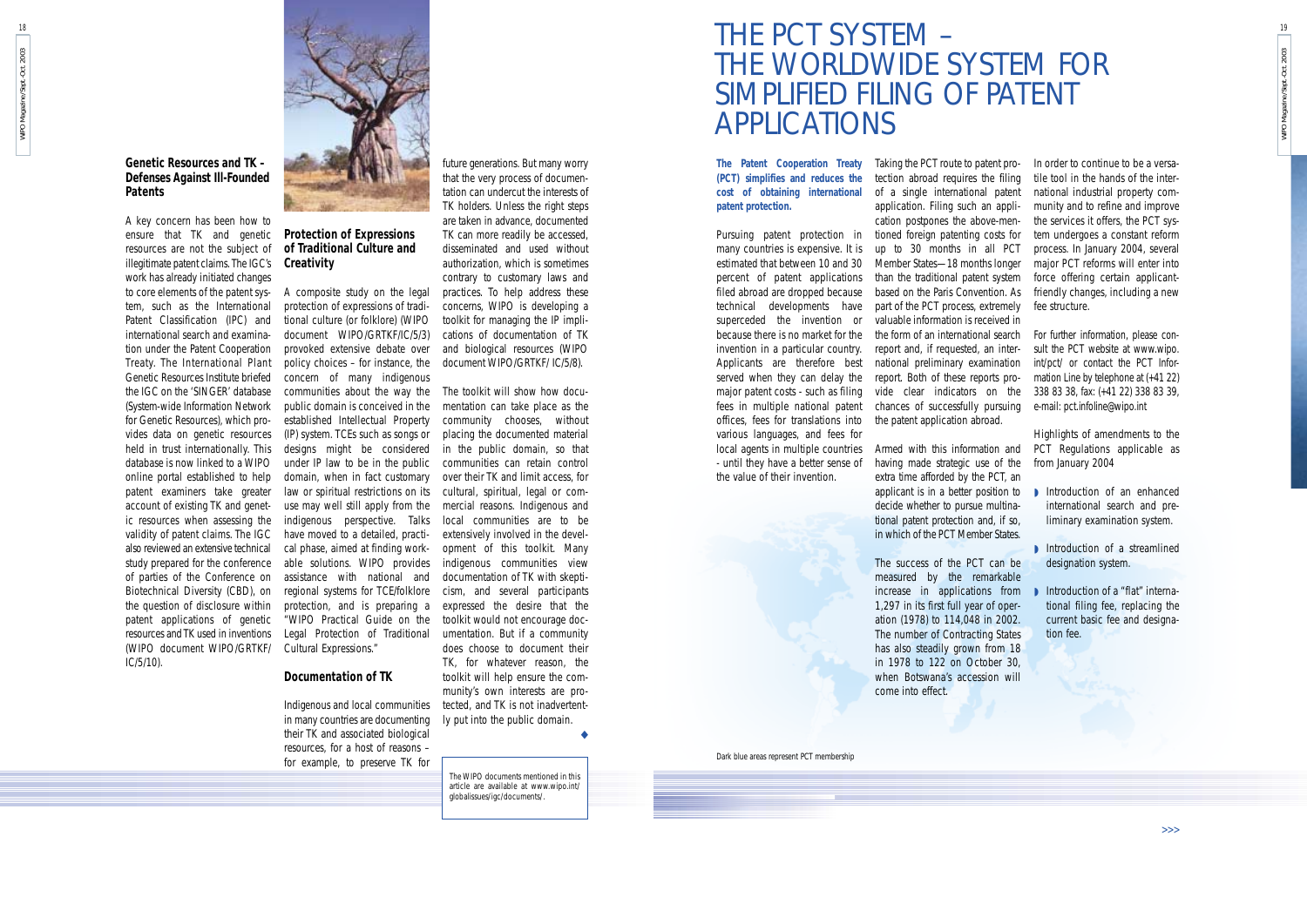WIPO Magazine/Sept .- Oct. 2003 WIPO Magazine/Sept.-Oct. 2003

21

# CASE STUDY: "Patenting the PCT"

*"To get sufficient financial backing to protect their idea, inventors will often reveal a prototype of their creation to a large, cashed-up company. But by doing so, they will actually eliminate their own ability to patent the invention – and lose out anyway."*



PCTFILER currently offers national phase filing services in Australia, Brazil, Canada, India, New Zealand, Singapore, South Africa, the United Kingdom, and the United States of America as well as regional phase filing services before the European Patent Office. Mr. Simpson has plans to extend the service in the near future to Germany, Israel, and Japan and later to China and Indonesia.

He hopes that the system will one day become even more automated, thus eliminating the need for physical printing of each application. "For an industry that constantly deals with innovation, many patent offices still do things in a remarkably old-fashioned way," said Mr. Simpson. "Patent attorneys are in the business of new technology. We know that, our clients know that and they expect us to use technology in our business. And if it saves them money, they like that too."

Mr. Simpson recognizes that his system can be successful because the initial national phase entry transaction for any designated state is typically a straightforward matter. However, he acknowledges that the subsequent prosecution of a patent application in the national phase before a particular national or regional patent office can be more complex, thus requiring the specialized knowledge and skills of an experienced local patent attorney.

Where translations are required for national phase entry, PCTFILER's partner attorneys worldwide are ready to translate all the relevant documents, using their specialist technical knowledge, at highly competitive prices. The international network of PCTFILER attorneys is also available to handle the national phase prosecution, but applicants and inventors can choose any attorney they like.

#### **Reduced cost**

What is the biggest benefit of the PCTFILER system? Reduced costs. Mr. Simpson claims that by his calculation PCTFILER charges, on average, are less than half the fees currently charged by other patent attorneys for the same work. "I believe you shouldn't have to pay prohibitive fees to protect your invention on the world stage," said Simpson. "After all, a company's intellectual property is often its most valuable asset. That's why it's crucial to have adequate protection. PCTFILER makes it more affordable to enter the national phase in more of the PCT designated states, and that can only be a good thing for inventors."

For more information, visit http://www.pctfiler.com

◆

Ask any inventor about the biggest stumbling block facing protection of his invention worldwide and you will get the same answer: cost. "It's a double-edged sword." says Australian patent attorney Justin Simpson. "To get sufficient financial backing to protect their idea, inventors will often reveal a prototype of their creation to a large, cashed-up company. But by doing so, they will actually eliminate their own ability to patent the invention – and lose out anyway."

The Sydney-based attorney had long harbored a suspicion that there had to be an easier – and cheaper – way to get the ball rolling on international patent protection. Especially since some aspects of the work in filing patent applications internationally are relatively simple. "I thought, there must be a way to do this online," says Mr. Simpson. "After all, once you've filed your international patent application [under the Patent Cooperation Treaty (PCT)], the actual process of entering the National Phase in your designated countries is just a matter of filling out the right forms, paying a fee and lodging them with the right patent office."

So Mr. Simpson set about using his computer science background to develop an Internet-based solution. His system allows the user to complete the transaction of entering the national phase at the end of the PCT international phase, before the patent offices of the countries designated in the PCT application, in one easy step.

#### **PCTFILER**

Once he had designed his system for handling the administrative tasks of preparing and filing National Phase applications, Mr. Simpson took his own advice and applied for a patent on his system. "It was the first thing I did," he said. A partnership under the name of "PCTFILER" is now the exclusive licensee of PCT Application No. PCT/AU01/01353, entitled "System and method of attracting and lodging PCT National Phase applications". The international application defines a number of inventions, including:

- 1. A method and system for lodging a PCT national phase patent application with a patent office.
- 2. An interface for receiving PCT national phase filing instructions; and
- 3. A computer system for sending an e-mail to a patent attorney, inviting them to enter the national phase through PCTFILER.

Prospects for the eventual patentability of Mr. Simpson's PCT-related invention look very bright; an International Preliminary Examination Report (IPER) has confirmed that the 74 claims examined appear to be novel and inventive in light of the known prior art.

#### **Using PCTFILER**

m,

In order to use the PCTFILER system, PCT applicants must go online, enter the PCT application number and select the designated states in which they would like to enter the national phase. PCTFILER's automated system then generates the correct forms for the chosen countries and sends them electronically to the PCTFILER partner attorney in each country. The forms are then printed and filed in that country's patent office by the registered attorney for that jurisdiction.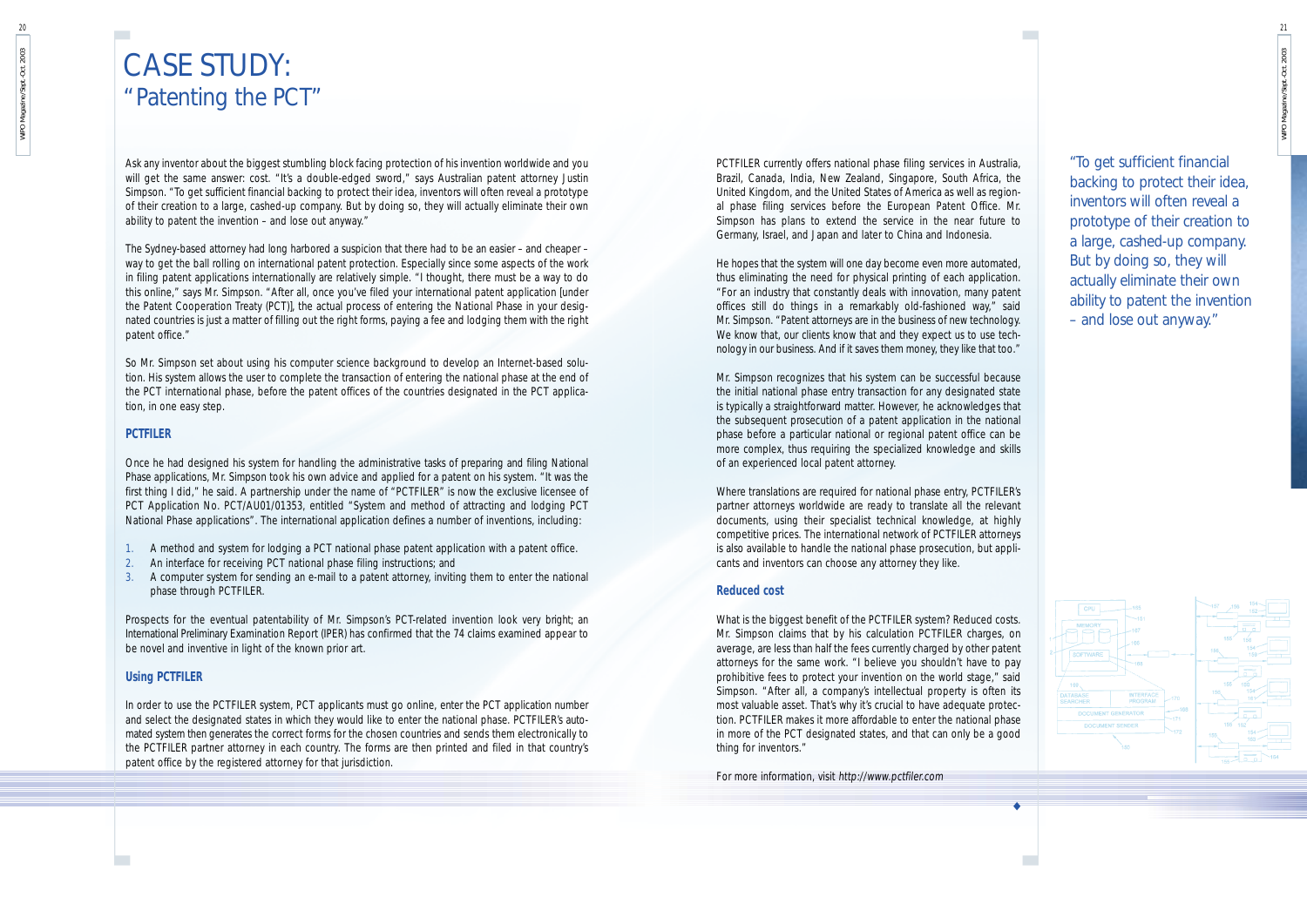In addition to its activities in arbitration and mediation, the Center is recognized as the leading provider of Internet domain name dispute resolution services, administering procedures that provide trademark owners with efficient remedies against the bad-faith registration and use of domain names corresponding to their trademark rights.

#### **Domain Name Dispute Resolution Services**

WIPO's activity in the domain name field is truly global. The parties to WIPO domain name cases have come from over 110 countries, the procedures have been administered in ten languages, and the domain names have concerned a variety of scripts. Examples of domain names disputed in WIPO cases include <marlboro.com>, <thomas-cook.tv>, <juliaroberts. com>, and <恒生指數.com>.

The Center was the first domain name dispute resolution service provider to be accredited by the Internet Corporation for Assigned Names and Numbers (ICANN) and the first to receive a case under the Uniform Domain Name Dispute Resolution Policy (UDRP). Since the filing of the first case in December 1999, the Center has administered over 5,000 UDRP cases. The Center also assists the registration authorities of countrycode top level domains, administering, as of July 2003, cases for 33 national domains in all regions of the world.

In addition to its UDRP cases, which mostly concern the .*com*, .*net* and .*org* domains, the Center has processed over 15,000 cases under specific dispute policies for the start-up phase of the new domains .*info* and .*biz*, bringing the total number of WIPO domain name cases to more than 20,000.

# DEVELOPMENTS AT THE ARBITRATION AND MEDIATION **CENTER**

#### **New Online Index to Domain Name Decisions**

The Center's recently launched online Index of WIPO UDRP Panel Decisions assists parties to a dispute, decision-making panelists and the general public to attain easy access to the growing jurisprudence under the UDRP. As such, this popular new WIPO service represents a major contribution to the transparancy of UDRP procedures and the consistency of their outcome. The Index, which is available free of charge. covers all WIPO UDRP decisions, including those most recently issued. It features two search functions: "Search by Domain Name Categories" (e.g., entertainment, luxury items, telecommunications) and "Legal Index", which allows an extensive search of decisions by substantive and procedural legal issues (e.g., deliberately misspelled trademarks in domain names, domain name use by authorized distributor, burden of proof). The Index also allows combined function and keyword searches, search by case number, domain name, and text of decision.

The Index is available at the Center's website, *http://arbiter. wipo.int*, which regularly receives over one million hits per month. In

had been engaged in legal proceedings in an effort to prevent the other from registering or using its mark in the jurisdictions in which that other company had not yet obtained such rights. To facilitate the use of their respective marks worldwide, the parties entered into a coexistence agreement containing a WIPO arbitration clause. When one party's trademark application was refused because of a risk of confusion with the mark held by the other party, the party seeking to register its mark initiated a WIPO arbitration.

> addition to domain name dispute resolution, the Center's site presents full information on its activities in the area of intellectual property arbitration and mediation, including programs and registration forms for the Center's workshops.

> > ◆

Established in October 1994 to facilitate the resolution of commercial disputes involving intellectual property through private

procedures as an alternative to court litigation, the WIPO Arbitration and Mediation Center has recently seen an increase in the number of arbitrations and mediations filed under the WIPO Rules. WIPO arbitrations and mediations have been conducted in the English, French and German language and have involved parties from Austria, China, France, Germany, Hungary, Ireland, Israel, Japan, the Netherlands, Panama, Spain, Switzerland, the United Kingdom and the United States of America. The Center has issued, in several languages, a new version of its publication containing the WIPO Mediation Rules, WIPO Arbitration Rules, and WIPO Expedited Arbitration Rules, including a simplified schedule of fees.

#### **Disputes Submitted to WIPO Arbitration and Mediation**

The subject matter of the proceedings administered by the Center includes both contractual disputes, such as trademark coexistence agreements, patent licenses, software licences, distribution agreements for pharmaceutical products and research and development agreements, and non-contractual disputes, such as patent infringement.

One recent example of a WIPO case concerned a publishing house that entered into a contract with a software company for the development of a new web presence. The project was to be completed within one year and included a clause submitting disputes to mediation and, if settlement could not be reached within 60 days, to expedited arbitration in accordance with the WIPO Rules. After 18 months, dissatisfied with the developer's services, the publisher refused to pay, threatened rescission of the contract and asked for damages, leading to a WIPO mediation.

In another WIPO case, a software developer had registered a trademark in certain countries. A manufacturer of computer hardware based elsewhere had registered a comparable mark in a number of other countries. Both companies

In these and other cases submitted to it, drawing from its list of over 1,000 independent intellectual property and alternative dispute resolution specialists from over 70 countries, the Center appoints arbitrators and mediators with specific expertise in the technical and legal issues at stake. Many of these WIPO neutrals have attended WIPO-organized dispute-resolution workshops. On June 26 and 27, and again on June 30 and July 1, the Center held its popular annual Workshop for Mediators in Intellectual Property Disputes. The next event will take place on October 20 and 21 of this year in Geneva, when prominent arbitrators will teach at the WIPO Workshop for Arbitrators.



*Participants at the Workshop for Mediators held in June*



*Panel discussion on domain name diputes at the INTA Conference held in the Netherlands in May*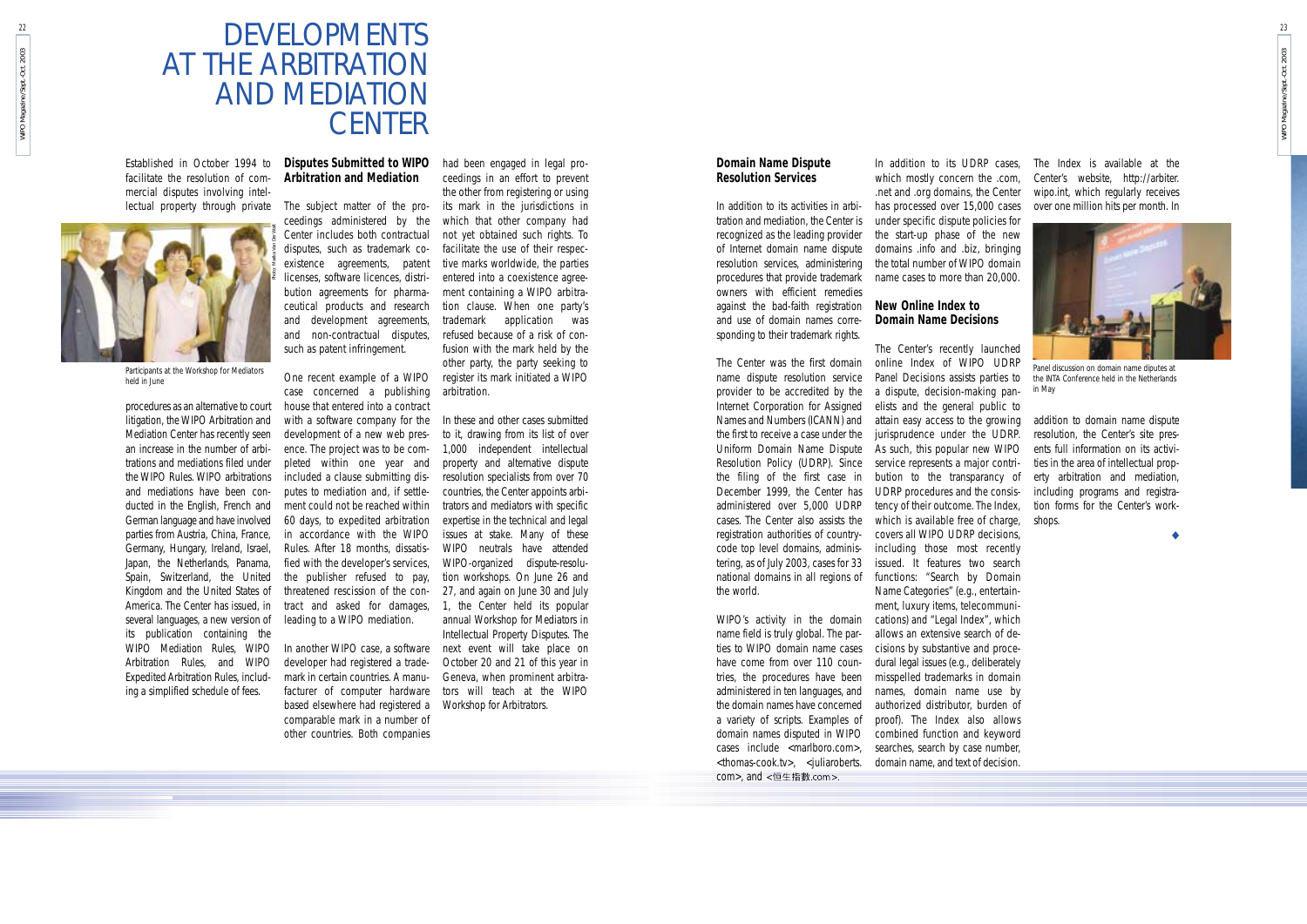25 WIPO Magazine/Sept .- Oct. 2003 WIPO Magazine/Sept.-Oct. 2003



**On the Creative Process**

*Creativity is impossible to learn. We are born with it; we just have to find it. Creativity lies within us – WE ARE creativity. It means learning to see ourselves and to see others, learning to see things which others cannot see. Creativity knows no limits. Creativity is always with us, provided we grab its hand and take good care of it!*

#### **On Music Piracy**

*I don't think there's a single person on Earth who would say: "I'll sing for the love of singing and I'll live off that love." You have to earn a living!*

*As time passes by, the opportunity to sell records decreases – not only for me, I am new to the international market, but first and foremost for those who are still to come. That's why I say that the record industry is in mortal danger. Because if we don't fight piracy, the record industry will die.*

*When I see people selling pirate CDs on the streets, I ask myself lots of questions. I tell myself that those people are committing a crime. It's almost like being robbed. These are my songs, my records, and I feel robbed every day, because someone is fiddling with a product which has cost me a whole year of work and quite a few sleepless nights! And today, that product lies in the hands of unscrupulous people who simply do not care about that.*

*Faced with that plague (of piracy), I feel powerless, because you can't stop it, unless we all start considering piracy as a real threat. For the time being, piracy boils down to a mere comment: "Oh, piracy, it's terrible! And this, and that…!"*

*I have had singles from new CDs released before the CDs were even released… singles that weren't even planned. So, I think the only way to survive as an artist is to either fight to sell a sufficient number of discs or to do what artists are doing around the world: live from live concert performances and forget about disc sales.*



*The only chance for the music industry is to make sure that the organizations that defend copyright continue to exist.*

◆

# *CREATIVE PLANET -* GIAN MARCO, SINGER-SONGWRITER



**A key element of WIPO's outreach program is the Organization's work in creating a broader awareness among the general public of the value of intellectual property and the role played by the IP system in encouraging and rewarding creativity. As part of this effort, WIPO is producing a series of short films for television called** *Creative Planet***. The series explores, through portraits of artists, musicians, inventors, designers, and other creators, how the creative process works for them, how they view their own creative efforts, and how the intellectual property system has helped them achieve success.**

**Several pilot films have been produced in six minute versions for broadcast on national and international television networks. Shorter one-minute versions will be produced as well. The subjects include, among others, a medical doctor in Nigeria who has invented and patented a blood transfusion device used in local hospitals, a Tunisian glass artists, and a Swiss watch designer.**

**The WIPO Magazine is highlighting some of the subjects of the films with photographs and excerpts from their stories. This month's feature looks at Peruvian singer and songwriter Gian Marco. The singer, who is reaching international popularity well beyond his native country, has touched many hearts with his love songs. However, his words sting when he moves to the topic of intellectual property piracy. The songwriter speaks out frankly on the illegal copying and sale of his works as well as that of other creators. He has even written a song about the problem. While his discussion of the creative process is introspective, the words he uses to describe piracy are hard hitting. The following are quotes from Gian Marco, in which he discusses his work and the challenges he faces.**

#### **On his inspiration**

*One night, I grabbed my guitar and I suddenly realized that the world had changed for me. That the meaning of life had changed. That I was born to be on stage, any stage, be it in the limelight or not, in front of lots of people or just a few…*

*My goal was to say… things, as humanly as possible. I talk about falling in love and falling out of love, I talk about life, behavior*



*and human nature… Sometimes I feel I can break the invisible armor that prevents us, many of us, from seeing who we really are. My message is very human: I combine everyday-life with poetry.*

*I was born in Peru. I am extremely proud of being Peruvian and I want to be famous on a global scale, like any other artist! We, musicians, creators, we are all a little crazy, we have a strong will to pass on to others everything we have inside, to dive into a different atmosphere…* 

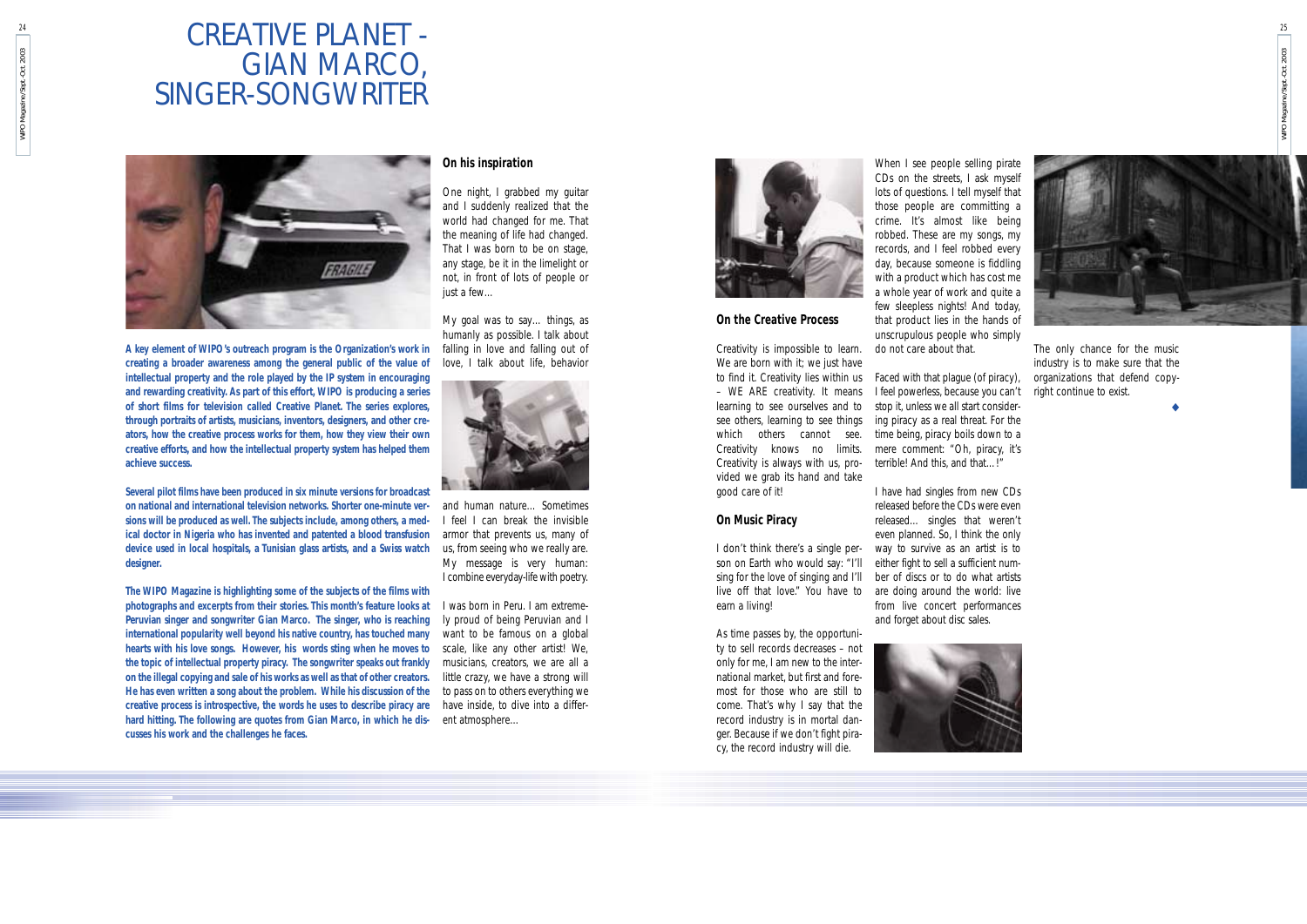# WIPO Magazine/Sept -Oct. 2003 WIPO Magazine/Sept.-Oct. 2003

27

The growing economic and cultural importance of the copyright industries as well as on-going and future areas of cooperation between WIPO and France in the field of copyright and related rights were the focus of discussions of senior officials of the Organization and a high-level delegation of the French Government on July 4.

Senior representatives of the French Minister for Foreign Affairs (MAE) and of the Minister of Culture met with copyright specialists at WIPO to discuss issues relating to several aspects of WIPO's work, including the protection of audiovisual performances, the protection of broadcasting organizations, *sui generis* protection of databases, the implementation of the WIPO "Internet Treaties" (WIPO Copyright Treaty and

the WIPO Phonograms and Performances Treaty) in France and in the European Union Member States, as well as the promotion of cultural diversity and collective management. The meeting participants stressed the need to generate greater public awareness of and respect for copyright and related rights at a time when digital technologies have boosted cross-border exploitation of protected works.

# WIPO Magazine/Sept.-Oct. 2003 WIPO Magazine/Sept.-Oct. 2003

The meeting also took stock of bilateral cooperation, in particular through the Fund-in-Trust agreement between the French Government and WIPO, which is designed to support WIPO's cooperation for development activities specifically in the field of copyright and related rights, and is implemented in cooperation with the MAE. Positive results have already been achieved, for example the Subregional Seminar on a Concerted Strategic Approach to Certain Questions Related to Collective Management, Cultural Industries and the Fight against Piracy in West Africa which took place last December in Bamako, Mali, in cooperation with the Agence Intergouvernementale de la Francophonie (AIF).

WIPO and the French representatives agreed that further collaboration between the Organization and France should be pursued with a view to promoting copyright and related rights.

◆

# French Delegation Visits WIPO

26

# WIPO Welcomes Accession by U.S. to Madrid System

WIPO Director General Kamil Idris welcomed the accession by the United States of America to the Protocol Relating to the Madrid Agreement Concerning the International Registration of Marks, a pact that greatly facilitates and reduces the costs for the registration of trademarks in multiple countries. WIPO received the instrument of accession of the U.S on August 2.

"The U.S. accession to this key Treaty is an important and positive development for both U.S. trademark holders as well as nationals of other countries that are party to the Madrid Protocol and opens up new commercial opportunities for all concerned," said Dr. Idris. "The accession of the United States to this agreement will make the system of international trademark registration more inclusive and will offer businesses and individuals in both the United States and elsewhere a simple, affordable and efficient way of obtaining and maintaining their trademarks," added the Director General.

The Protocol will enter into force in respect of the U.S. on November 2, 2003.

◆

# Promoting IP in the Great Lakes Region



The countries of Africa's Great Lakes Region, Burundi, the Democratic Republic of Congo and Rwanda, were the focus of a WIPO semifrom July 8 to 10, to promote an opportunity to expand their knowledge of the intellectual property system. The countries are also in the process of reviewing and updating their intellectual property system to better serve stakeholders as well as to meet international norms.

nar, held in Bujumbura, Burundi, and industrial designs to which intellectual property. The three COMESA, with whom WIPO has countries will be joining the free recently signed an agreement for trade zone of the Common cooperation, is an important ally in Market for Eastern and Southern the Organization's efforts to pro-Africa (COMESA) as of January 1, mote intellectual property in the 2004; the seminar was viewed as region. The seminar highlighted The seminar's goal was to promote intellectual property in general and, more specifically, the Patent Cooperation Treaty (PCT) and the Madrid and Hague systems for the protection of trademarks none of the countries is party.

the importance of having the right intellectual property tools to face the challenges of economic integration as well as the overall global market.

There is a growing awareness in these countries of the importance of intellectual property as a driving force behind technological innovations and economic development, especially as it relates to the promotion of small and mediumsized industries. The presence of Mr. Charles Karikurubu, Minister of Trade and Industry of Burundi, and a number of high-level representatives of the public and private sectors from the three countries among the 50 participants underlined this fact.

◆

*Photo: Mercedes Martínez-Dozal*



*The French delegation with WIPO Assistant Director General Geoffrey Yu*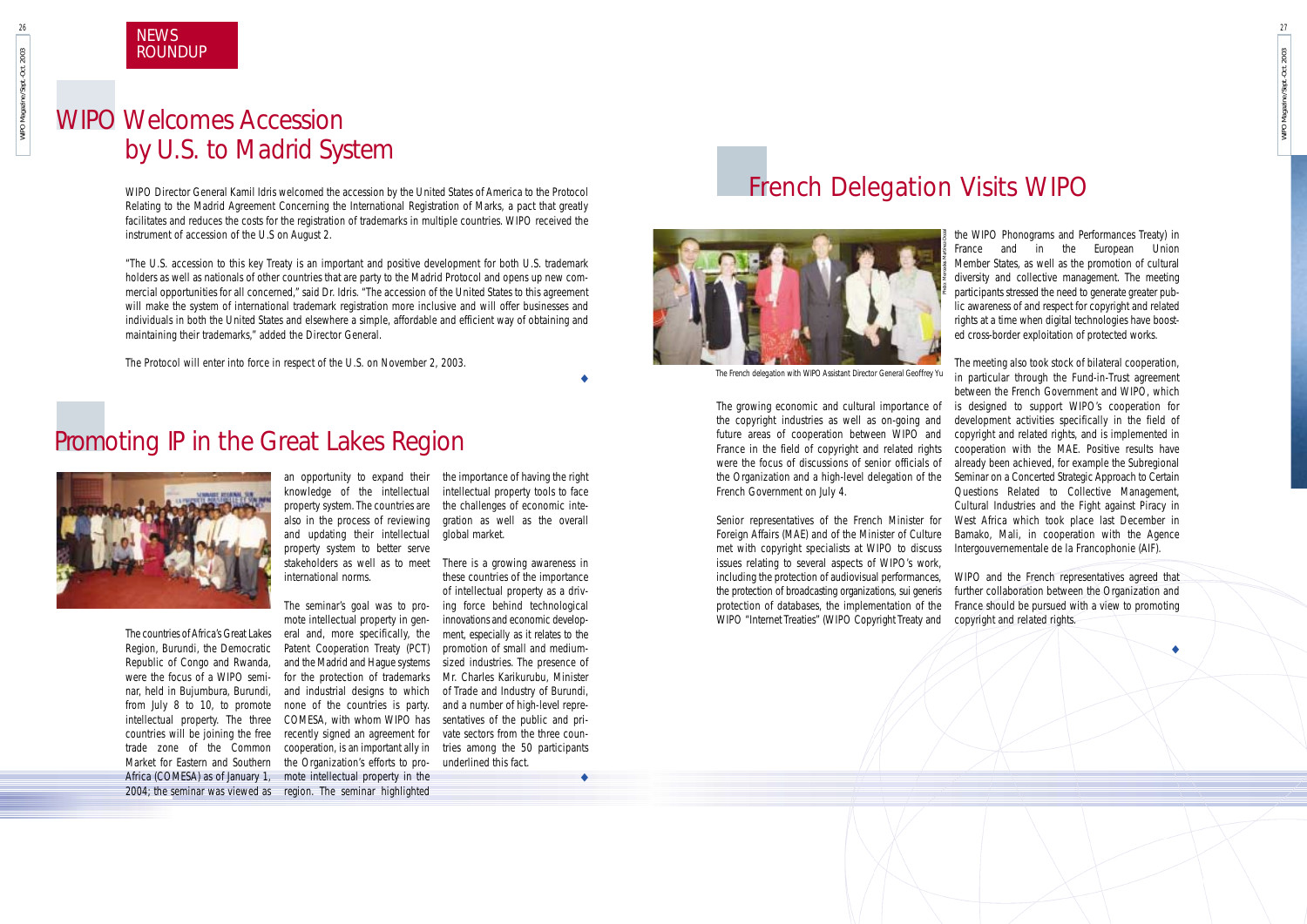

# PRODUCTS

#### Purchase publications online: **www.wipo.int/ebookshop**

# <sup>28</sup> NEW SCHEDULE of Meetings

Download free information products: **www.wipo.int/publications/** The above publications may also be obtained from WIPO's Marketing and Distribution Section: 34, chemin des Colombettes, P.O. Box 18, CH-1211 Geneva 20, Switzerland Fax: +41 22 740 18 12 ◗ e-mail: publications.mail@wipo.int Orders should indicate: (a) the number or letter code of the publication desired, the language, the number of copies; (b) the full address for mailing; (c) the mail mode (surface or air).



#### **OCTOBER 2 TO 10**

#### **GENEVA**

#### **Committee of Experts of the IPC Union (Thirty-third session)**

The Committee of Experts will An event for all parties interested continue its work on IPC reform, in WIPO Internet domain name and will consider proposals of the dispute resolution. IPC Revision Working Group with regard to the preparation of the **Invitations:** Open to interested pareighth edition of the IPC (IPC-2005).

**Invitations:** As members, the States members of the IPC Union; as **Standing Committee on Copyright** observers, States members of the Paris Union, who are not members of the IPC Union, and certain The Committee will continue its organizations.

#### **OCTOBER 20 & 21**

**GENEVA** 

#### **Workshop for Arbitrators**

An annual event for all parties interested in WIPO arbitration procedures.

**Invitations:** Open to interested parties, against payment of a fee.

#### **OCTOBER 22**

**GENEVA** 

#### **Domain Name Panelists' Meeting**

The meeting is being held to provide panelists with information on the latest developments in the Internet dispute resolution cases and procedures.

**Invitations:** Restricted to WIPO domain name panelists.

#### **OCTOBER 23 & 24 GENEVA**

**Workshop on Domain Name Dispute Resolution**

ties, against payment of a fee.

#### **NOVEMBER 3 TO 5 GENEVA**

## **and Related Rights (Tenth session)**

discussions on the protection of broadcasting. It will also follow up on discussions of its future workplan.

Arabic 441(A), Chinese 441(C), French 441(F), Russian 441(R),

#### **Invitations:** As members, the States members of WIPO and/or the Berne Union, and the European Community; as observers, certain intergovernmental and non-governmental organizations.

#### **NOVEMBER 6 & 7**

**GENEVA Ad Hoc Informal Meeting on the Protection of Audiovisual Performances**

#### The meeting will discuss and explore the possible renewal of the dialogue on the protection of audiovisual performances.

**Invitations:** All interested Mermber States and intergovernmental and non-governmental organizations.

#### **NOVEMBER 6 & 7**

This Seminar, in English, aims at increasing awareness and practical knowledge of the Madrid system

amongst actual and potential users, whether in industry or in private practice. A special program item will be devoted to the recent accession of the United States of America to the Madrid Protocol.

**Invitations:** Registration is open to all interested persons, subject to the payment of a registration fee. Government officials of Member States are exempted from the payment of the registration fee.

#### **NOVEMBER 10 TO 14**

**GENEVA Standing Committee on the Law of Trademarks, Industrial Designs and Geographical Indications (SCT) (Eleventh session)**

**GENEVA Seminar on the Madrid System of** which are not members of the PCT **International Registration of Marks** Union and certain organizations.

The Committee will continue its work on the revision of the Trademark Law Treaty (TLT) and on other issues, on the basis of the results of the tenth session.

**Invitations:** As members, the States members of WIPO and/or the Paris Union; as observers, other States and certain organizations.

#### **NOVEMBER 17 TO 21**

#### **GENEVA Working Group on Reform of the PCT (Fifth session)**

The meeting will consider proposals for the reform of the PCT system.

**Invitations:** As members, the States members of the PCT Union and the International Searching and Preliminary Examining Authorities under the PCT; as observers, all States members of the Paris Union

**Annual Report 2002**

Spanish 441(S) Free of Charge

**Patents** Arabic 485(A), Chinese 485(C), Russian 485(R) Free of Charge

**WIPO Training Program in the Field of Intellectual Property - Catalogue of Courses and Seminars for the Professional Training Program** English 499(E) Free of Charge

**Dispute Resolution for the 21st Century** English 779(E) Free of Charge

**Making a Mark - An Introduction to Trademarks for Small and Medium-sized Enterprises** English 900(E) Free of Charge

**Advantages of the Patent Cooperation Treaty (PCT) for Patent Agents in Developing Countries** English 905(E) Free of Charge